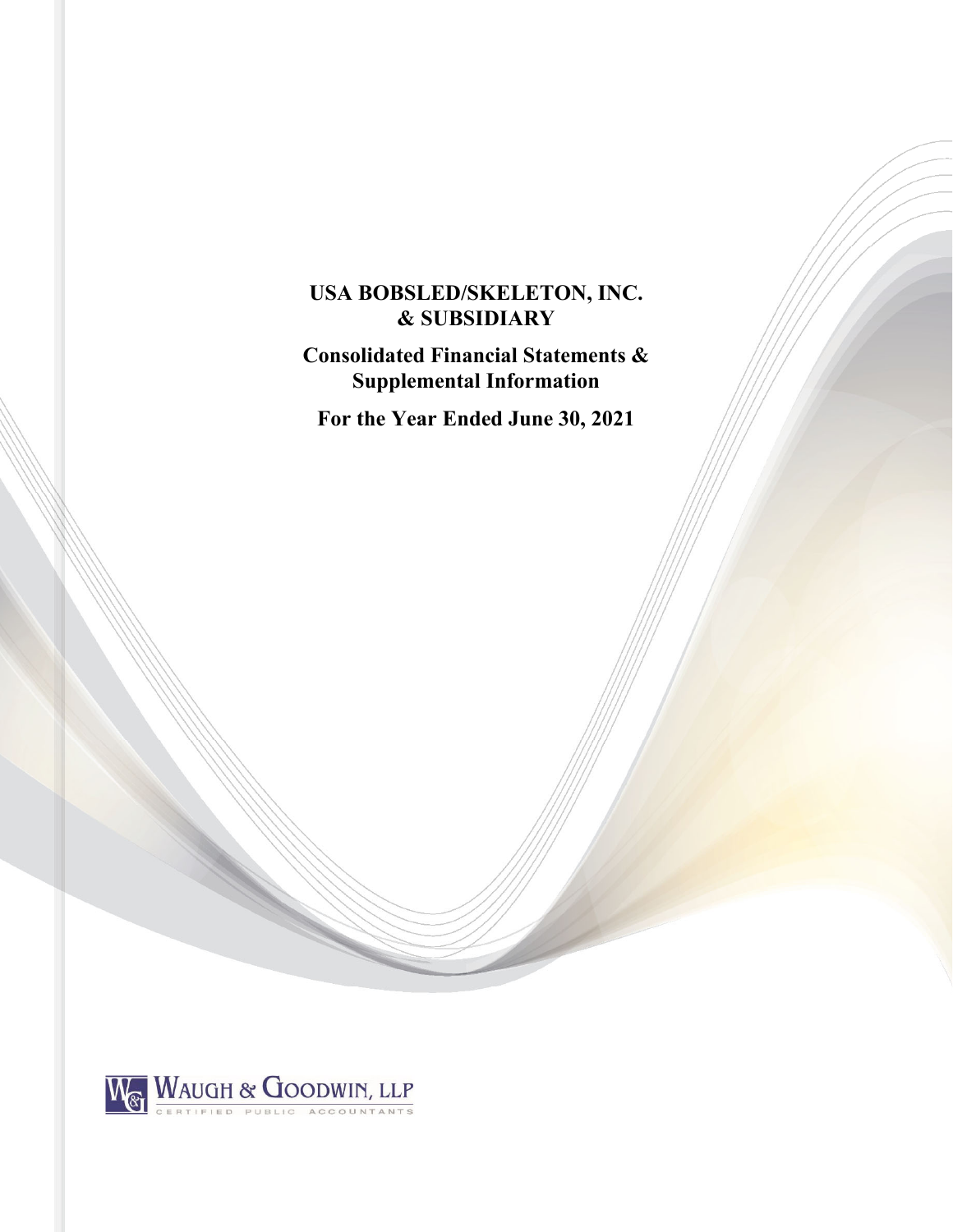# **TABLE OF CONTENTS**

| Independent Auditor's Report 1                                                     |
|------------------------------------------------------------------------------------|
| Consolidated Statement of Financial Position 3                                     |
| Consolidated Statement of Activities and Changes in Net                            |
| Consolidated Statement of Functional Expenses. 5                                   |
| Consolidated Statement of Cash Flows 6                                             |
| Notes to Consolidated Financial Statements 7                                       |
| Supplemental Consolidating Statement of Financial Position 21                      |
| Supplemental Consolidating Statement of Activities and<br>Changes in Net Assets 22 |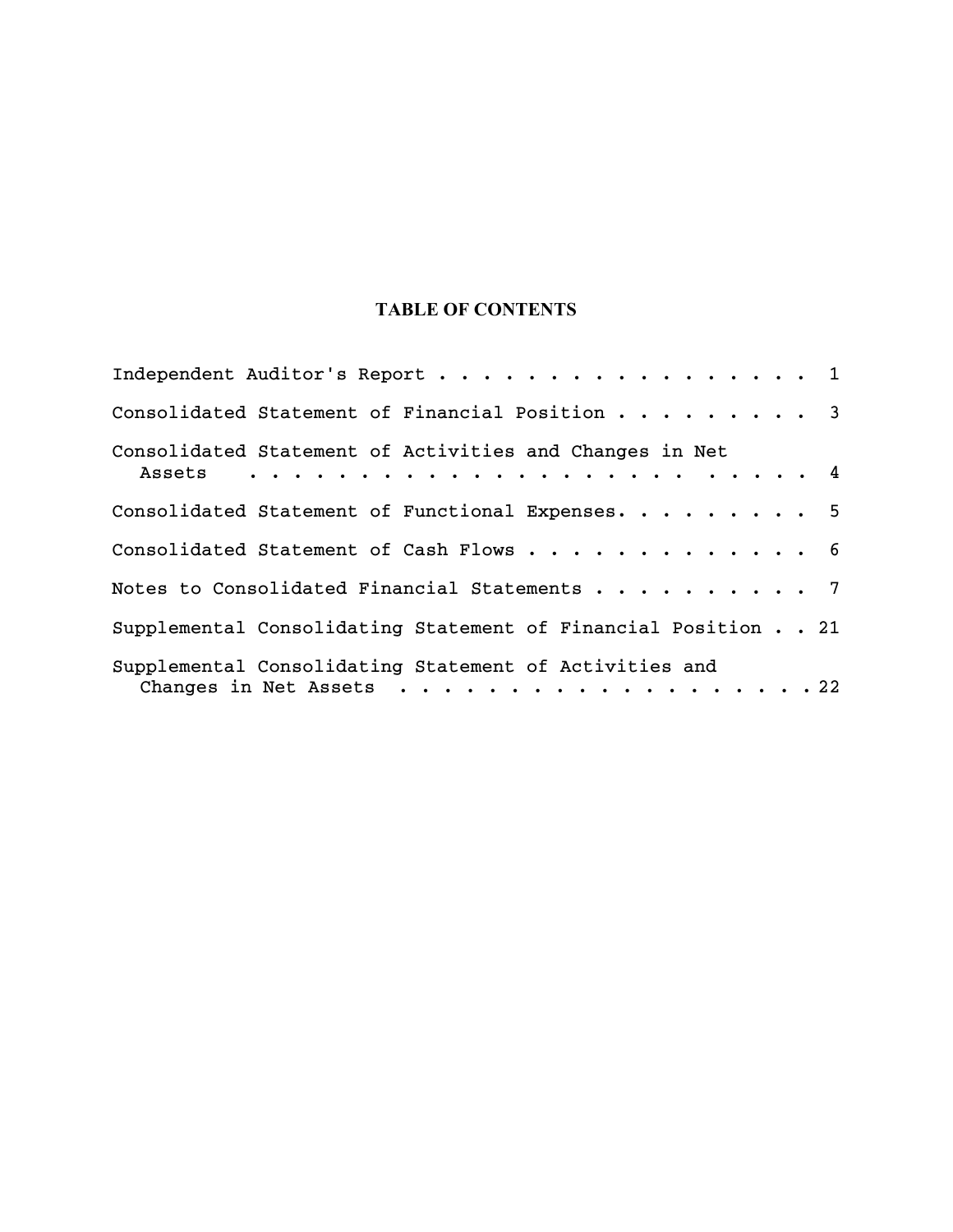

## INDEPENDENT AUDITOR'S REPORT

To the Board of Directors USA Bobsled/Skeleton, Inc. & Subsidiary Colorado Springs, Colorado

We have audited the accompanying consolidated financial statements of USA Bobsled/Skeleton, Inc. & Subsidiary (nonprofit organizations), which comprise the consolidated statement of financial position as of June 30, 2021, and the related consolidated statements of activities and changes in net assets, functional expenses, and cash flows for the year then ended, and the related notes to the financial statements.

## Management's Responsibility for the Financial Statements

Management is responsible for the preparation and fair presentation of these consolidated financial statements in accordance with accounting principles generally accepted in the United States of America; this includes the design, implementation, and maintenance of internal control relevant to the preparation and fair presentation of financial statements that are free from material misstatement, whether due to fraud or error.

## Auditor's Responsibility

Our responsibility is to express an opinion on these consolidated financial statements based on our audit. We conducted our audit in accordance with auditing standards generally accepted in the United States of America. Those standards require that we plan and perform the audit to obtain reasonable assurance about whether the financial statements are free of material misstatement.

An audit involves performing procedures to obtain audit evidence about the amounts and disclosures in the financial statements. The procedures selected depend on the auditor's judgment, including the assessment of the risks of material misstatement of the consolidated financial statements, whether due to fraud or error. In making those risk assessments, the auditor considers internal control relevant to the entity's preparation and fair presentation of the financial statements in order to design audit procedures that are appropriate in the circumstances, but not for the purpose of expressing an opinion on the effectiveness of the entity's internal control. Accordingly, we express no such opinion. An audit also includes evaluating the appropriateness of accounting policies used and the reasonableness of significant accounting estimates made by management, as well as evaluating the overall presentation of the consolidated financial statements.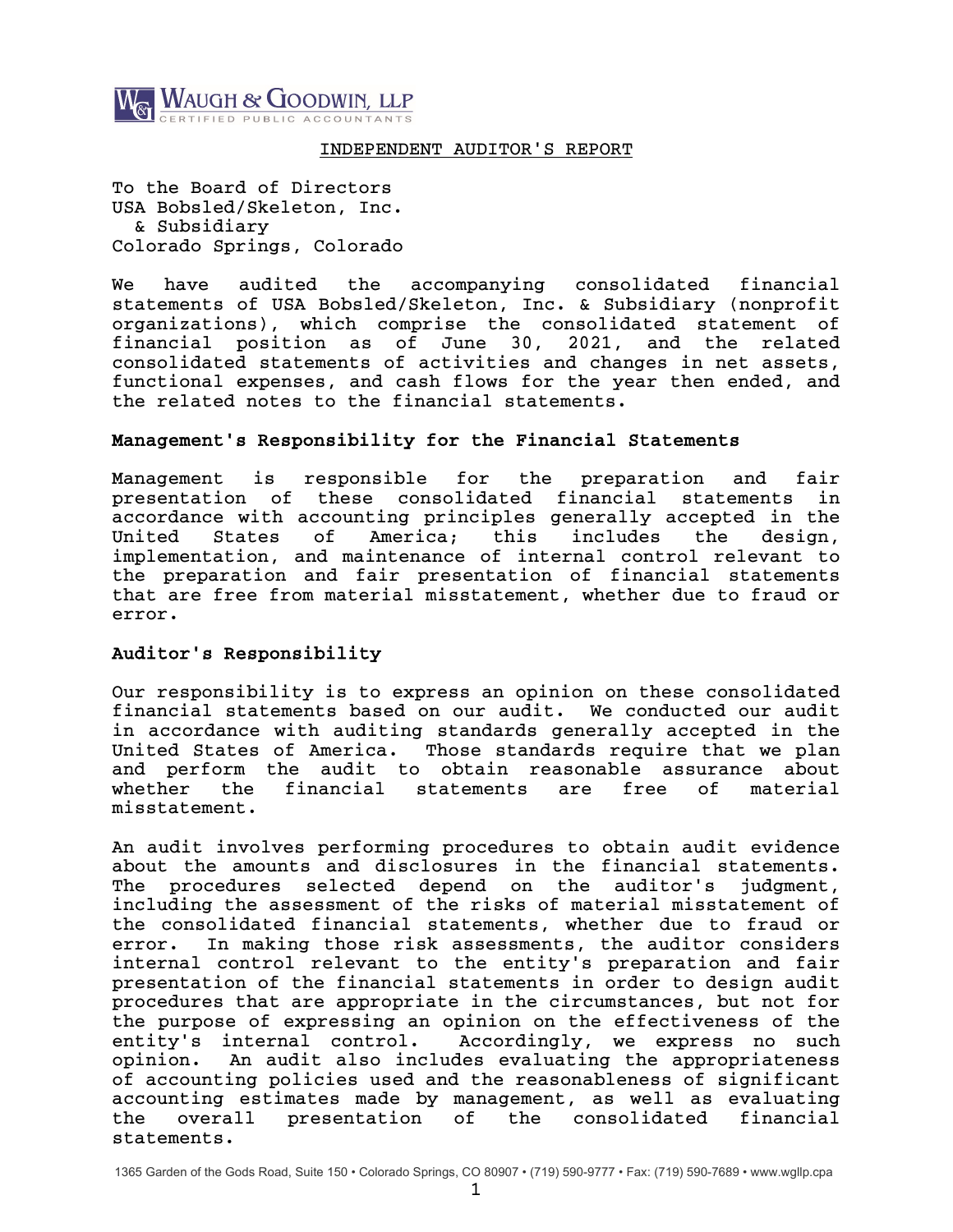We believe that the audit evidence we have obtained is sufficient and appropriate to provide a basis for our audit opinion.

## Opinion

In our opinion, the consolidated financial statements referred to above present fairly, in all material respects, the financial position of USA Bobsled/Skeleton, Inc. & Subsidiary, as of June 30, 2021, and the changes in its net assets and its cash flows for the year then ended in accordance with accounting principles generally accepted in the United States of America.

## Report on Summarized Comparative Information

We have previously audited the USA Bobsled/Skeleton, Inc. & Subsidiary's June 30, 2020, consolidated financial statements, and our report dated December 28, 2020, expressed an unmodified opinion on those audited consolidated financial statements. In our opinion, the summarized comparative information presented herein as of and for the year ended June 30, 2020, is consistent, in all material respects, with the audited consolidated financial statements from which it has been derived.

## Report on Supplementary Information

Our audit was conducted for the purpose of forming an opinion on the consolidated financial statements as a whole. The supplemental statements are presented for purposes of additional analysis and are not a required part of the consolidated financial statements. Such information is the responsibility of management and was derived from and relates directly to the underlying accounting and other records used to prepare the consolidated financial statements. The information has been subjected to the auditing procedures applied in the audit of the financial statements and certain additional procedures, including comparing and reconciling such information directly to the underlying accounting and other records used to prepare the consolidated financial statements or to the consolidated financial statements themselves, and other additional procedures in accordance with auditing standards generally accepted in the United States of America. In our opinion, the information is fairly stated in all material respects in relation to the financial statements as a whole.

# *Waugh & Goodwin, LLP*

Colorado Springs, Colorado November 17, 2021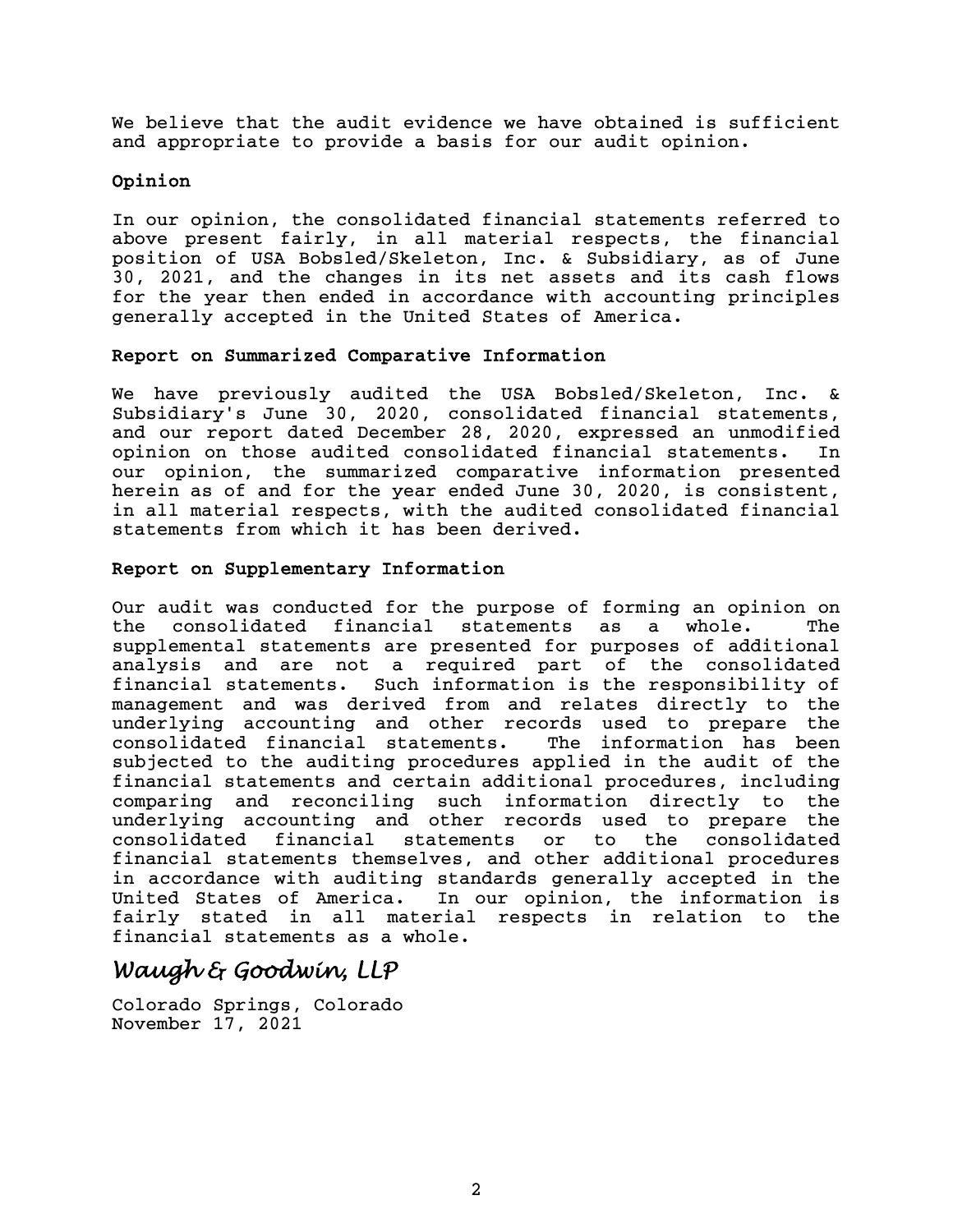# USA BOBSLED/SKELETON, INC. & SUBSIDIARY Consolidated Statement of Financial Position June 31, 2021

(With Comparative Amounts for 2020)

## ASSETS

|                                                                                                              | 2021                          | 2020                                         |
|--------------------------------------------------------------------------------------------------------------|-------------------------------|----------------------------------------------|
| CURRENT ASSETS:<br>Cash and cash equivalents<br>Accounts receivable, net<br>Due from United States Olympic & | \$1,502,026<br>2,756          | \$1,126,901<br>23,626                        |
| Paralympic Committee<br>Prepaid insurance<br>Prepaid expenses                                                | 56,253<br>17,271              | 10,000<br>50,376<br>40,286                   |
| Total current assets                                                                                         | 1,578,306                     | 1,251,189                                    |
| PROPERTY AND EQUIPMENT:<br>Property and equipment<br>Less accumulated depreciation                           | 4,169,223                     | 3,833,032<br>$(2, 457, 800)$ $(2, 104, 609)$ |
| Property and equipment, net                                                                                  | 1,711,423                     | 1,728,423                                    |
| LONG-TERM INVESTMENTS                                                                                        | 12,681                        | 10,245                                       |
| OTHER ASSETS:<br>Beneficial interest in Trust                                                                | <u>1,601,542</u>              | 1,306,269                                    |
| TOTAL ASSETS                                                                                                 | 4,903,952                     | \$4,296,126                                  |
| LIABILITIES AND NET ASSETS                                                                                   |                               |                                              |
| CURRENT LIABILITIES:                                                                                         |                               |                                              |
| Accounts payable and accrued liabilities<br>Due to United States Olympic &                                   | $161,421$ \$<br>\$.           | 243,124                                      |
| Paralympic Committee<br>Refundable advances                                                                  | 125,420<br>76,844             | 240,553                                      |
| Deferred revenue                                                                                             | 23,834                        | 6,500                                        |
| Short-term note payable<br>Current portion of long-term debt                                                 | 43,308                        | 30,061<br>154,049                            |
| Total current liabilities                                                                                    | 430,827                       | 674,287                                      |
| LONG-TERM LIABILITIES                                                                                        |                               |                                              |
| Note payable long-term debt                                                                                  | 232,100                       | 62,636                                       |
| Total liabilities                                                                                            | 662,927                       | 736,923                                      |
| NET ASSETS:                                                                                                  |                               |                                              |
| Without donor restrictions<br>With donor restrictions                                                        | 2,616,929<br><u>1,624,096</u> | 2,189,491<br><u>1,369,712</u>                |
| Total net assets                                                                                             | <u>4,241,025</u>              | 3,559,203                                    |
| TOTAL LIABILITIES AND NET ASSETS                                                                             | \$4,903,952                   | \$4,296,126                                  |

# See Notes to Consolidated Financial Statements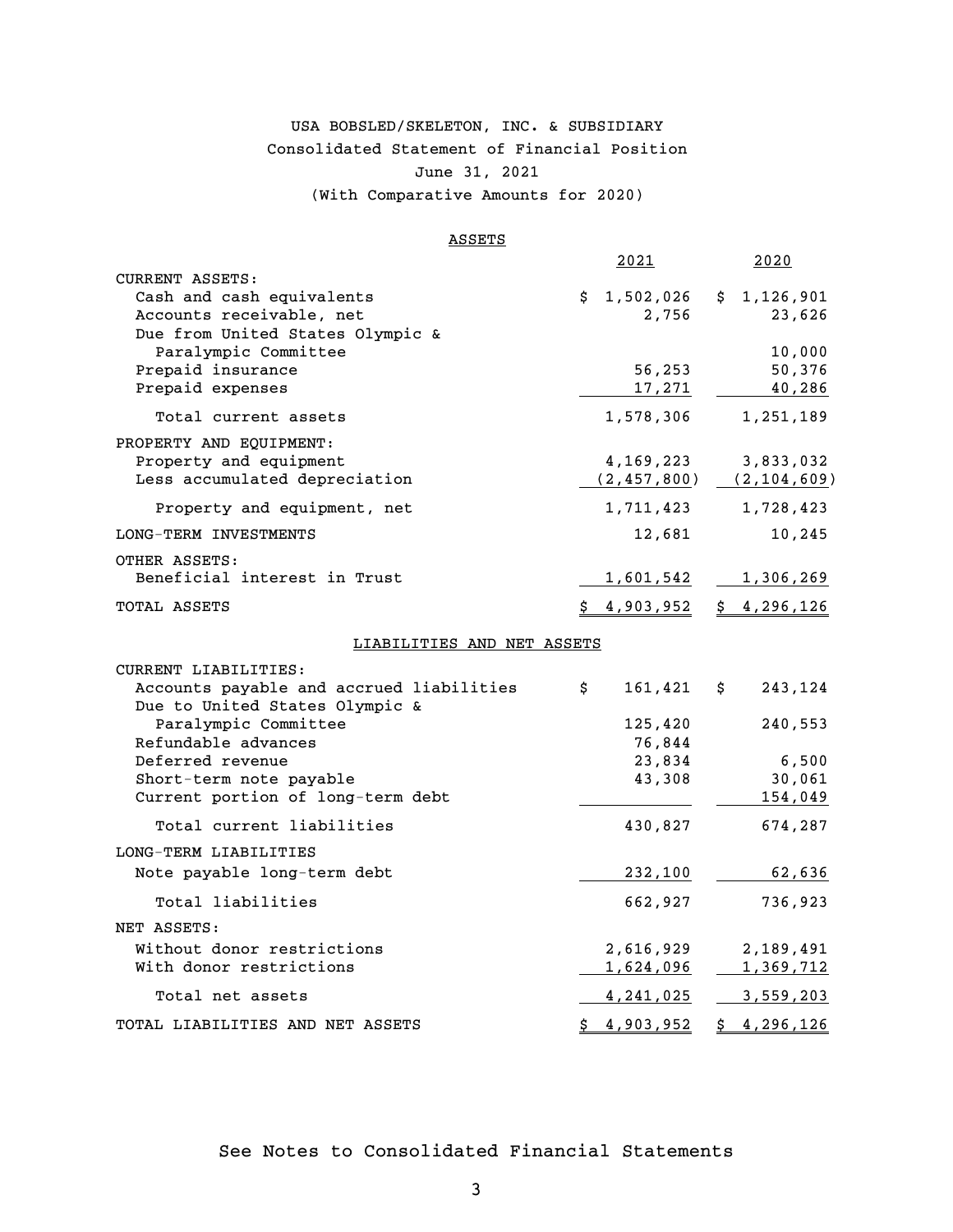## Consolidated Statement of Activities and Changes in Net Assets For the Year Ended June 30, 2021 (With Comparative Totals for 2020) USA BOBSLED/SKELETON, INC. & SUBSIDIARY

|                                 | Without Donor   | With Donor      | 2021        | 2020        |
|---------------------------------|-----------------|-----------------|-------------|-------------|
|                                 | Restrictions    | Restrictions    | Totals      | Totals      |
| REVENUE AND SUPPORT:            |                 |                 |             |             |
| USOPC grants                    | \$<br>16,208    | Ŝ.<br>2,031,856 | \$2,048,064 | \$1,816,202 |
| Corporate sponsorship           | 499,602         |                 | 499,602     | 450,120     |
| Contributions - VIK             | 337,149         |                 | 337,149     | 329,980     |
| Change in beneficial            |                 |                 |             |             |
| interest in Trust               |                 | 295,273         | 295,273     | (126, 756)  |
| Contributions                   | 293,458         | 313             | 293,771     | 293,911     |
| PPP grant                       | 216,685         |                 | 216,685     |             |
| Trust distributions             | 77,184          |                 | 77,184      | 126,611     |
| Miscellaneous income            | 54,464          |                 | 54,464      | 37,226      |
| USOPC media agreement           | 50,000          |                 | 50,000      | 62,500      |
| IBSF distributions              | 29,021          |                 | 29,021      | 81,006      |
| Member dues                     | 15,174          |                 | 15,174      | 27,125      |
| Unrealized gain (loss)          |                 |                 |             |             |
| on investments                  | 2,811           |                 | 2,811       | (78)        |
| Royalty revenue                 | 444             |                 | 444         | 1,408       |
| Interest income, net of expense | 43              |                 | 43          | 7           |
| Gain on disposal of             |                 |                 |             |             |
| equipment                       |                 |                 |             | 938         |
| Satisfied program restrictions  | 2,073,058       | (2,073,058)     |             |             |
| Total revenue and support       | 3,665,301       | 254,384         | 3,919,685   | 3,100,200   |
| EXPENSES:                       |                 |                 |             |             |
| Program services:               |                 |                 |             |             |
| Athlete expense                 | 648,114         |                 | 648,114     | 495,736     |
| Men's bobsled                   | 483,769         |                 | 483,769     | 532,314     |
| Women's bobsled                 | 461,630         |                 | 461,630     | 365,494     |
| Skeleton                        | 419,413         |                 | 419,413     | 443,456     |
| Development                     | 397,566         |                 | 397,566     | 337,273     |
| Membership expense              | 92,009          |                 | 92,009      | 81,758      |
| Para program                    | 67,091          |                 | 67,091      | 67,691      |
| Recruiting                      | 17,749          |                 | 17,749      | 10,524      |
| Lake Placid                     | 53              |                 | 53          | 82          |
| Total program services          | 2,587,394       |                 | 2,587,394   | 2,334,328   |
| Supporting services:            |                 |                 |             |             |
| General &                       |                 |                 |             |             |
| administrative                  | 496,307         |                 | 496,307     | 771,107     |
| Marketing & public              |                 |                 |             |             |
| relations                       | 154,162         |                 | 154,162     | 187,940     |
|                                 |                 |                 |             |             |
| Total supporting services       | 650,469         |                 | 650,469     | 959,047     |
| Total expenses                  | 3,237,863       |                 | 3,237,863   | 3, 293, 375 |
| CHANGE IN NET ASSETS            | 427,438         | 254,384         | 681,822     | (193, 175)  |
| NET ASSETS,                     |                 |                 |             |             |
| beginning of year               | 2,189,491       | 1,369,712       | 3,559,203   | 3,752,378   |
| NET ASSETS,                     |                 |                 |             |             |
| end of year                     | 2,616,929<br>\$ | 1,624,096<br>\$ | \$4,241,025 | \$3,559,203 |
|                                 |                 |                 |             |             |

# See Notes to Consolidated Financial Statements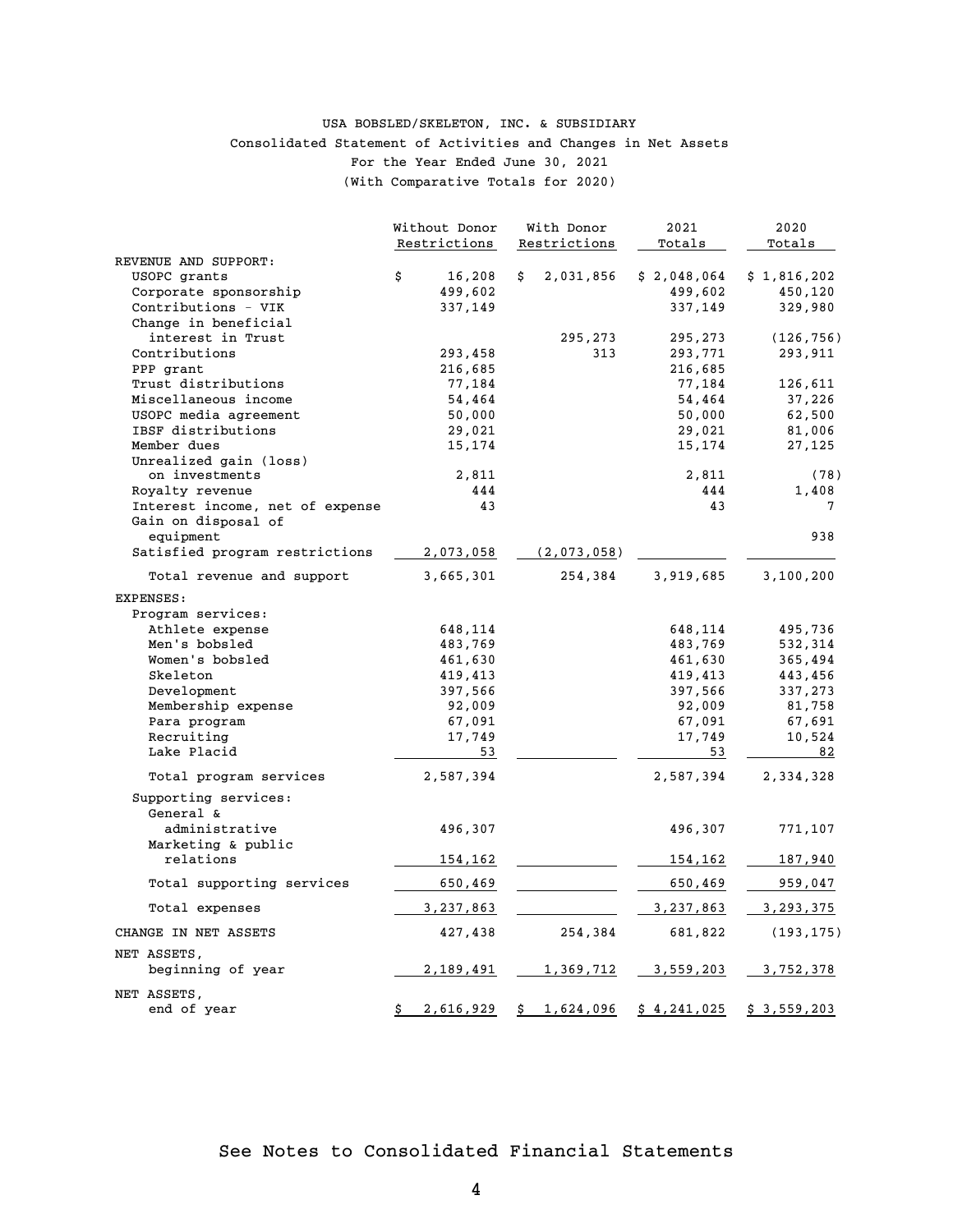#### USA BOBSLED/SKELETON, INC. & SUBSIDIARY Consolidated Schedule of Functional Expenses For the Year Ended June 30, 2021 (With Comparative Totals for 2020)

|                                                                                                            | Athlete<br>Expense         | Men's<br>Bobsled           | Women's<br>Bobsled         | Skeleton                   | Development                | Membership<br>Expense | Para Program | Recruiting | Lake Placid | Total<br>Programs           |
|------------------------------------------------------------------------------------------------------------|----------------------------|----------------------------|----------------------------|----------------------------|----------------------------|-----------------------|--------------|------------|-------------|-----------------------------|
| Athlete funding<br>Athlete incentives<br>Athlete support<br>Awards<br>Bad debts<br>Bank charges & merchant | Ŝ.<br>17,100               | S.                         | Ŝ.                         | Ŝ.                         | 8,300<br>Ŝ                 | s.                    | Ŝ.           | Ś          | Ŝ           | 8,300<br>Ŝ.<br>17,100       |
| fees<br>Contract labor<br>Cost of goods sold                                                               | 6,090                      | 9,774                      | 9,108                      | 2,500                      | 15,872                     |                       | 22,460       |            |             | 65,804                      |
| Depreciation<br>Donated services<br>Dues & subscriptions                                                   | 19,656                     | 152,686                    | 86,927                     | 92,986                     |                            |                       |              |            |             | 352,255                     |
| Employee benefits<br>Entry fees                                                                            | 7,610                      | 3,832<br>1,351             | 3,832<br>1,007             | 2,500<br>1,638             | 4,731                      |                       | 4,890        |            |             | 17,774<br>13,617            |
| Equipment<br>Foundation Board<br>(Gain) loss on<br>currency exchange<br>Goodwill gestures                  | 71,748                     | 12,729                     | 14,279                     | 65,564                     | 39,892                     |                       | 13,128       | 1,739      |             | 219,079                     |
| Insurance<br>Interest expense<br>Legal & accounting                                                        |                            |                            |                            |                            |                            | 91,497                |              |            |             | 91,497                      |
| Marketing<br>Meals/lodging<br>Meetings                                                                     | 3,586                      | 57,496                     | 64,138                     | 49,994                     | 94,137                     |                       | 23,450       | 324        |             | 293,125                     |
| Membership expense<br>Naming rights<br>Office supplies                                                     | 1,389                      |                            |                            |                            |                            | 512                   | 404          |            |             | 1,901<br>404                |
| Other<br>Payroll taxes<br>Postage<br>Publicity<br>Public relations                                         | 53,674<br>14,050           | 2,044<br>9,913             | 2,104<br>9,913             | 219<br>10,775              | 13,053                     |                       |              | 15,137     |             | 73,178<br>57,704            |
| Professional<br>development<br>Recruiting<br>Rent-building                                                 | 508<br>231,919             |                            |                            |                            |                            |                       |              |            |             | 508<br>231,919              |
| Salaries<br>Simple IRA expense<br>Sled shipping<br>State unemployment                                      | 187,417<br>2,768<br>21,201 | 128,911<br>1,230<br>45,980 | 129,578<br>1,230<br>82,392 | 140,774<br>1,630<br>13,830 | 179,614<br>1,830<br>18,500 |                       |              |            |             | 766,294<br>8,688<br>181,903 |
| insurance<br>Technology<br>Telephone<br>Travel<br>Value in kind - rent                                     | 9,398                      | 57,823                     | 57,122                     | 37,003                     | 21,637                     |                       | 2,759        | 549        | 53          | 186,344                     |
| Value in kind - services                                                                                   | 648,114                    | 483,769                    | 461,630                    | 419,413                    | 397,566                    | 92,009                | 67,091       | 17,749     | 53          | 2,587,394                   |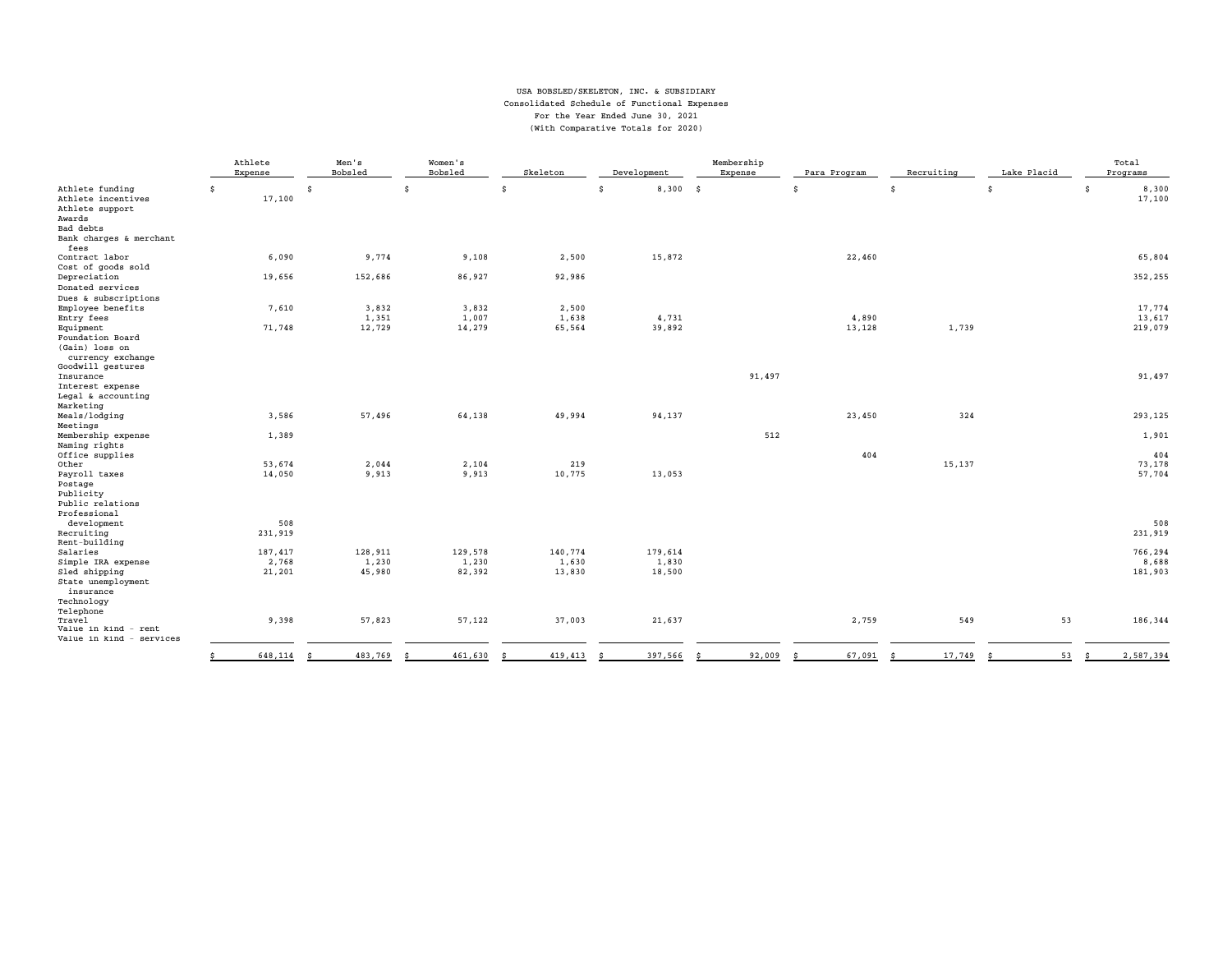|                                    | General &<br>Administrative | Marketing &<br>Public Relations | 2021<br>Totals   | 2020<br>Totals   |
|------------------------------------|-----------------------------|---------------------------------|------------------|------------------|
| Athlete funding                    | \$                          | \$                              | \$<br>8,300      | \$<br>35,640     |
| Athlete incentives                 |                             |                                 | 17,100           | 55,082           |
| Athlete support                    |                             |                                 |                  | 13,687           |
| Awards                             |                             |                                 |                  |                  |
| Bad debts                          | (5, 749)                    |                                 | (5, 749)         | (1,035)          |
| Bank charges & merchant            |                             |                                 |                  |                  |
| fees                               | 5,659                       |                                 | 5,659            | 5,155            |
| Contract labor                     | 4,500                       | 53,206                          | 123,510          | 91,494           |
| Cost of goods sold                 |                             |                                 |                  |                  |
| Depreciation                       | 936                         |                                 | 353,191          | 347,721          |
| Donated services                   |                             |                                 |                  |                  |
| Dues & subscriptions               | 6,873                       |                                 | 6,873            | 10,081           |
| Employee benefits                  | 24,113                      | 2,083                           | 43,970           | 48,118           |
| Entry fees                         |                             |                                 | 13,617           | 26,599           |
| Equipment                          | 529                         | 540                             | 220,148          | 174,601          |
| Foundation Board<br>(Gain) loss on |                             |                                 |                  | 419              |
| currency exchange                  |                             |                                 |                  | (3)              |
| Goodwill gestures                  | 644                         |                                 | 644              | 417              |
| Insurance                          | 27,115                      |                                 | 118,612          | 98,915           |
| Interest expense                   | 1,667                       |                                 | 1,667            | 3,169            |
| Legal & accounting                 | 31,941                      |                                 | 31,941           | 65,184           |
| Marketing                          | 2,171                       | 11,922                          | 14,093           | 65,596           |
| Meals/lodging                      | 866                         | 432                             | 294,423          | 249,408          |
| Meetings                           | 244                         |                                 | 244              | 12,515           |
| Membership expense                 |                             |                                 | 1,901            | 1,821            |
| Naming rights                      |                             | 10,667                          | 10,667           | 10,667           |
| Office supplies                    | 688                         |                                 | 1,092            | 581              |
| Other                              | 374                         | 3,959                           | 77,511           | 43,310           |
| Payroll taxes                      | 25,542                      | 4,854                           | 88,100           | 91,980           |
| Postage                            | 2,741                       |                                 | 2,741            | 987              |
| Publicity                          | 315                         |                                 | 315              | 1,313            |
| Public relations                   |                             | 1,285                           | 1,285            | 792              |
| Professional                       |                             |                                 |                  |                  |
| development                        |                             |                                 | 508              | 2,229            |
| Recruiting                         |                             |                                 | 231,919          | 60,485           |
| Rent-building                      | 6,991                       |                                 | 6,991            | 7,407            |
| Salaries                           | 326,805                     | 63,535                          | 1,156,634        | 1,302,764        |
| Simple IRA expense                 | 4,111                       | 1,679                           | 14,478           | 18,481           |
| Sled shipping                      |                             |                                 | 181,903          | 80,498           |
| State unemployment                 |                             |                                 |                  |                  |
| insurance                          | 10,349                      |                                 | 10,349           | 11,177           |
| Technology                         |                             |                                 |                  | 17,556           |
| Telephone                          | 8,462                       |                                 | 8,462            | 7,635            |
| Travel<br>Value in kind - rent     | 1,102<br>7,318              |                                 | 187,446<br>7,318 | 243.885<br>8,294 |
| Value in kind - services           |                             |                                 |                  | 78,750           |
|                                    | \$<br>496,307               | \$<br>154,162                   | 3,237,863<br>\$  | \$<br>3,293,375  |

See Notes to Consolidated Financial Statements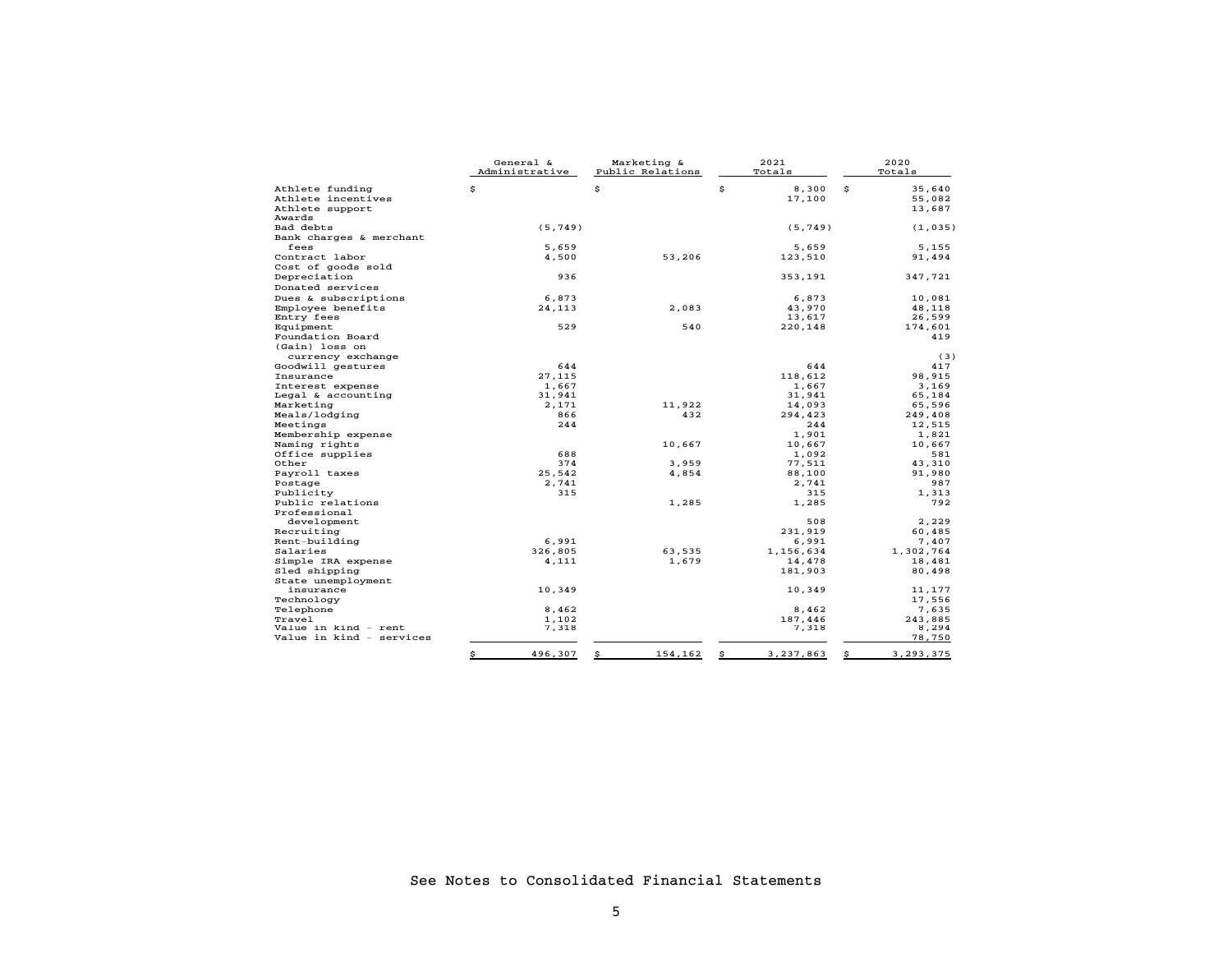# USA BOBSLED/SKELETON, INC. & SUBSIDIARY Consolidated Statement of Cash Flows

For the Year Ended June 30, 2021

(With Comparative Amounts for 2020)

|                                                                     | 2021          | 2020          |
|---------------------------------------------------------------------|---------------|---------------|
| CASH FLOWS FROM OPERATING ACTIVITIES:                               |               |               |
| Change in net assets                                                | \$<br>681,822 | \$(193, 175)  |
| Adjustments to reconcile change in                                  |               |               |
| net assets to net cash provided                                     |               |               |
| by operating activities:                                            |               |               |
| Depreciation                                                        | 353,191       | 347,721<br>78 |
| Unrealized (gain) loss on investments<br>Gain on disposal of assets | (2, 811)      | (938)         |
| Changes in assets and liabilities:                                  |               |               |
| (Increase) decrease in assets:                                      |               |               |
| Accounts receivable, net                                            | 20,870        | 80,989        |
| Due from United States Olympic &                                    |               |               |
| Paralympic Committee                                                | 10,000        | (8, 769)      |
| Prepaid insurance                                                   | (5, 877)      | (10, 020)     |
| Prepaid expenses                                                    | 23,015        | (3, 954)      |
| Increase (decrease) in liabilities:                                 |               |               |
| Accounts payable and accrued liabilities                            | (81, 703)     | 66,521        |
| Due to United States Olympic &                                      |               |               |
| Paralympic Committee                                                | (115, 133)    | 201,840       |
| Refundable advances                                                 | 76,844        |               |
| Deferred revenue                                                    | 17,334        | 5,000         |
| Total adjustments                                                   | 295,730       | 678,468       |
| Net cash provided by                                                |               |               |
| operating activities                                                | 977,552       | 485,293       |
| CASH FLOWS FROM INVESTING ACTIVITIES:                               |               |               |
| Acquisition of property and equipment                               | (336, 193)    | (213, 804)    |
| Proceeds from sale of property and equipment                        |               | 2,500         |
|                                                                     |               |               |
| Net cash used by                                                    |               |               |
| investing activities                                                | (336, 193)    | (211, 304)    |
| CASH FLOWS FROM FINANCING ACTIVITIES:                               |               |               |
| Long term investment                                                | 375           | 375           |
| Proceeds from note payable                                          | 232,100       | 216,685       |
| Payments on note payable                                            | (203, 436)    |               |
| Beneficial interest in Trust                                        | (295,273)     | 126,756       |
| Net cash provided (used) by                                         |               |               |
| financing activities                                                | (266, 234)    | 343,816       |
| NET INCREASE IN CASH                                                | 375,125       | 617,805       |
| CASH AND CASH EQUIVALENTS,                                          |               |               |
| beginning of year                                                   | 1,126,901     | 509,096       |
| CASH AND CASH EQUIVALENTS,                                          |               |               |
| end of year                                                         | \$1,502,026   | \$1,126,901   |

# See Notes to Consolidated Financial Statements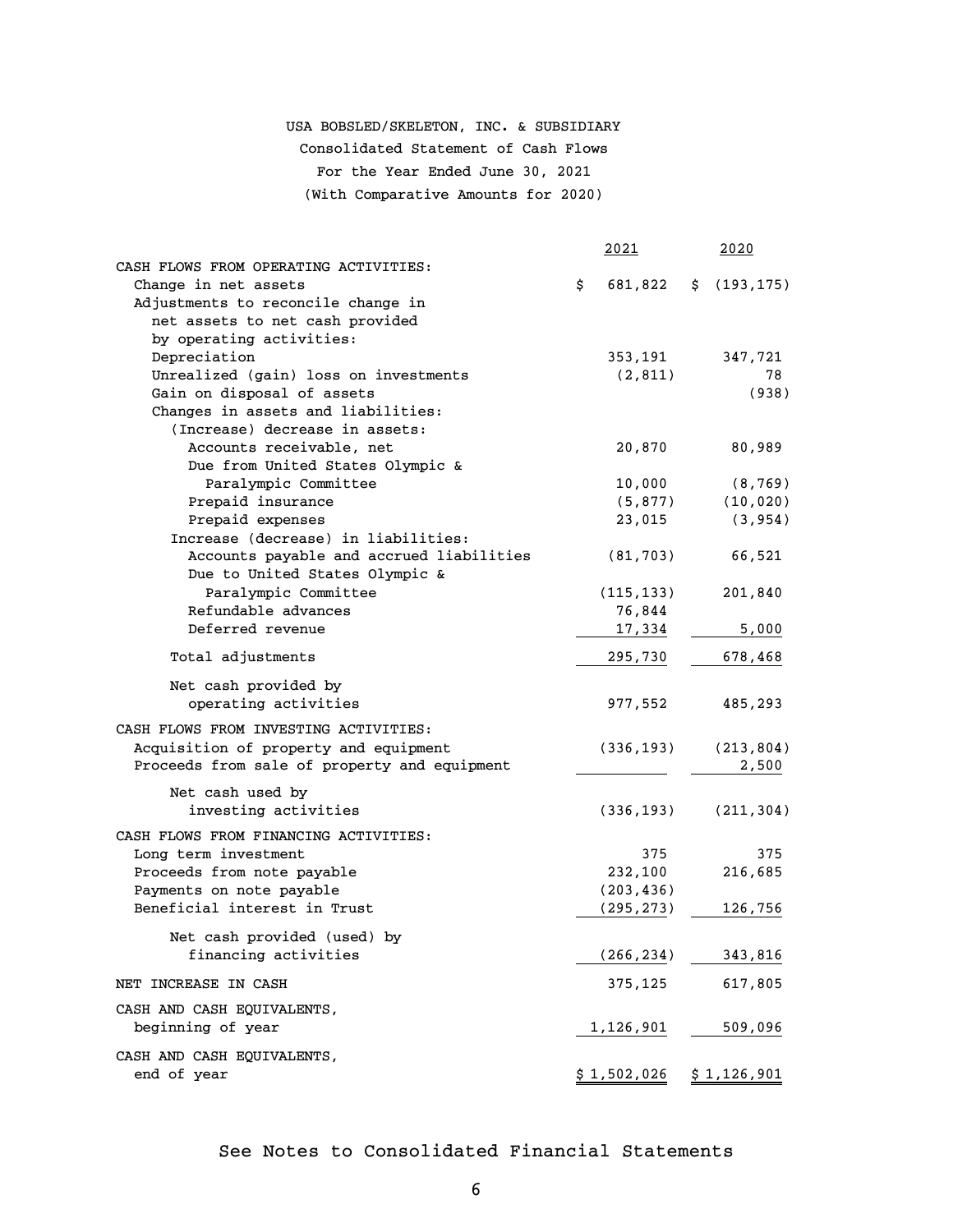USA BOBSLED/SKELETON, INC. & SUBSIDIARY Notes to Consolidated Financial Statements For the Year Ended June 30, 2021

## A. SUMMARY OF SIGNIFICANT ACCOUNTING POLICIES

## Organization

United States Bobsled and Skeleton Federation, Inc. (the Corporation) was organized in the State of New York on November 18, 1977, to promote and improve amateur bobsledding, and develop interest and participation in amateur bobsledding throughout the United States. U.S. Bobsled and Skeleton Foundation, LLC, a single-member limited liability company, was created to support the activities of the Corporation.

During the year ended June 30, 2015, the Corporation legally changed their name from United States Bobsled and Skeleton Federation, Inc. to USA Bobsled/Skeleton, Inc.

## Consolidation

The accompanying consolidated financial statements for the year ended June 30, 2021, include the assets, liabilities, net assets, and financial activities of the Corporation and its subsidiary, U.S. Bobsled and Skeleton Foundation, LLC (Foundation), a single-member limited liability company formed in February, 2013.

## Prior-Year Comparisons

The financial statements include certain prior year summarized comparative information in total but not by functional expense or net asset class. Such information does not include sufficient detail to constitute a presentation in conformity with accounting principles generally accepted in the United States of America. Accordingly, such information should be read in conjunction with the Corporation's financial statements for the year ended June 30, 2020, from which the summarized information was derived.

Certain amounts have been reclassified to conform to the current year presentation.

#### Cash and Cash Equivalents

Cash and cash equivalents consist of the Corporation and Foundation's checking and savings accounts. The Corporation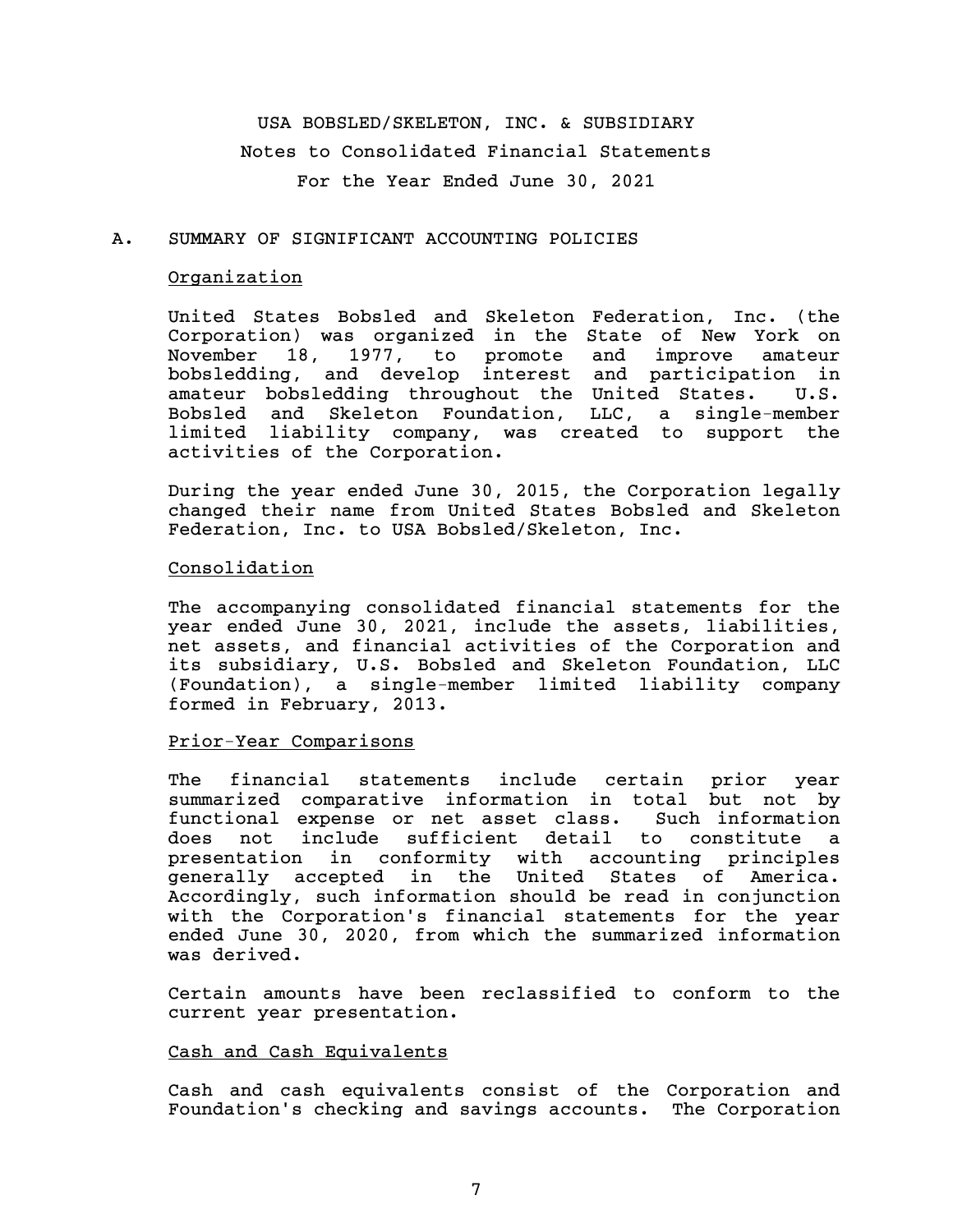## A. SUMMARY OF SIGNIFICANT ACCOUNTING POLICIES - Continued

## Cash and Cash Equivalents - continued

and Foundation maintain their cash and cash equivalents at commercial banks. In the unlikely event of a bank failure the Corporation and Foundation might only be able to recover the amounts insured.

## Supplemental Cash Flow Disclosures

During the years ended June 30, 2021 and 2020, the Corporation paid interest costs of \$1,667 and \$3,169, respectively. The Corporation paid no income taxes either year.

The Corporation had noncash financing transactions for insurance premiums of \$40,308 and \$30,061 during the years ended June 30, 2021 and 2020, respectively.

#### Accounts Receivable

Accounts receivable recorded by the Corporation include amounts from contracts with customers. Receivables from contracts with customers at the beginning and end of the period were \$20,096 and \$2,756, respectively.

Accounts receivable are stated at the amount the Corporation expects to collect from balances outstanding at year-end. Based on management's assessment of the outstanding balances, it has concluded that an allowance for doubtful accounts of \$0 and \$3,500 is necessary at June 30, 2021 and 2020, respectively. Unrecorded conditional grants receivable were \$96,628 as of June 30, 2021. The Corporation has grants from the United States Olympic Paralympic Committee (USOPC) that are for special purposes with specific expenditure requirements.

## Property and Equipment

Property and equipment are recorded at cost as of the date of acquisition or fair value as of the date of receipt in the case of donations. Depreciation is recorded using the straight-line method over estimated useful lives of three to 10 years.

## Deferred Revenue

Deferred revenue, a contract liability, recognized by the Corporation represents amounts from contracts with customers. This revenue is deferred as of year-end because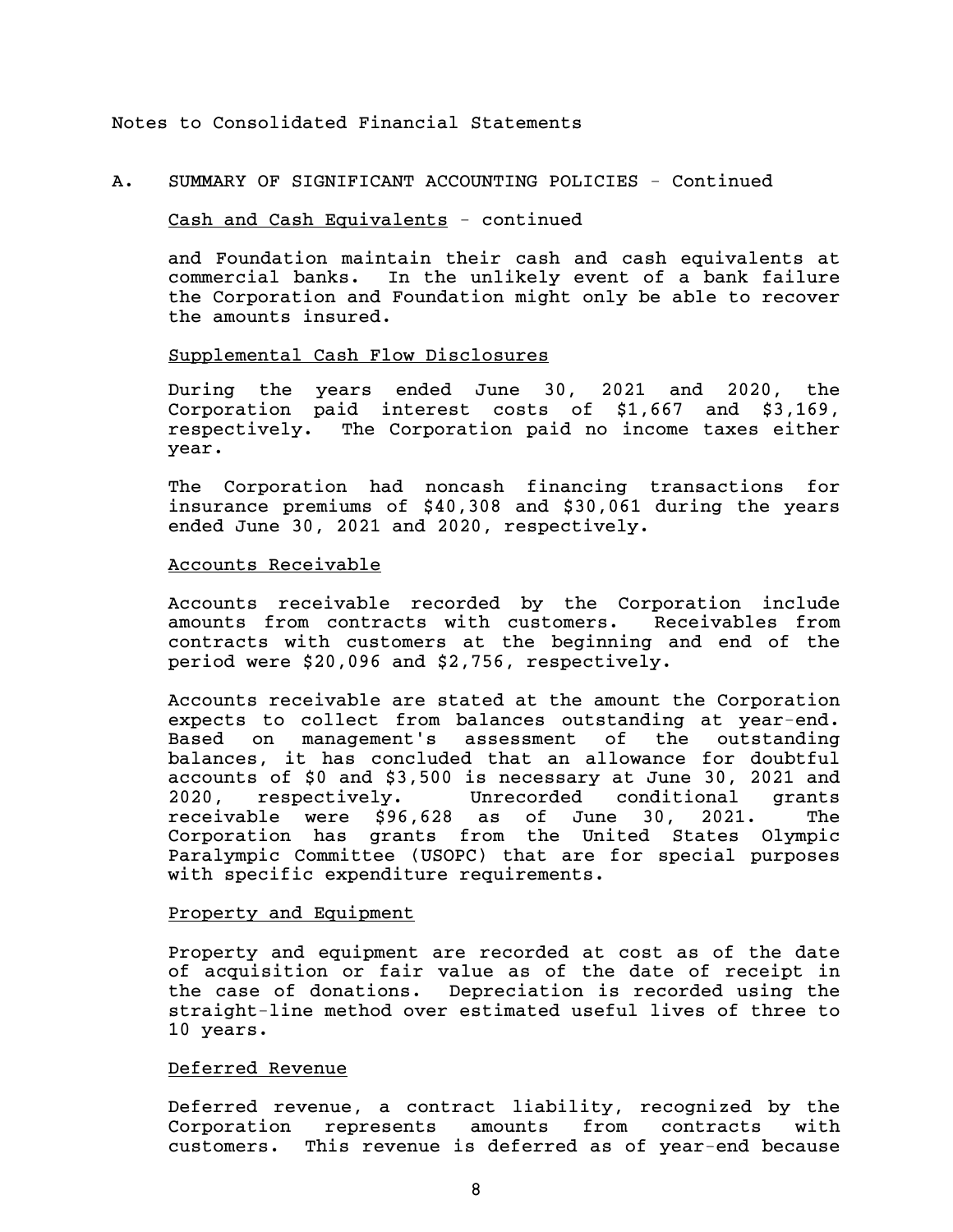#### A. SUMMARY OF SIGNIFICANT ACCOUNTING POLICIES - Continued

#### Deferred Revenue - continued

the performance obligations relating to this revenue have not yet been completed by the entities. Deferred revenue from contracts with customers at the beginning and end of the period were \$23,834 and \$6,500, respectively.

### Refundable Advances

In accordance with FASB ASU 2018-08, Not-For-Profit Entities (Topic 958): Clarifying the Scope and the Accounting Guidance for Contributions Received and Contributions Made (ASU 2018-08), the Corporation classified conditional promises to give subject to donor-imposed conditions received in prior years as refundable advances at June 30, 2021. As the Corporation satisfies the barriers and conditions set forth in the grant contract, revenue will be recognized accordingly. Refundable advances are \$76,844 at June 30, 2021.

## Contributions

Contributions are recorded when received as without donor restrictions, with donor restrictions - temporary in nature, or with donor restrictions - perpetual in nature, depending on the existence or nature of any donor restrictions. When a donor restriction is met, net assets with donor restrictions - temporary in nature are reclassified to net assets without donor restrictions and reported in the statement of activities as satisfaction of program restrictions. Contributions whose restrictions are met in the same reporting period are recorded as unrestricted support. USOPC grants and Internationale Bobsleigh & Skeleton Federation (IBSF) distributions are considered contributions. However, if the Corporation is only entitled to the gift if it has overcome a barrier (such as raising matching funds or achieving a particular outcome), contribution revenue is recognized when that barrier is overcome as an increase in net assets without restrictions, because the restriction on the gift is satisfied as the barrier is overcome; thus, there essentially is no separate restriction that needs to be tracked for those gifts. Contributions and grants with donor restrictions are reported as support and revenue without donor restrictions if the restriction is met in the same year that the gift is received.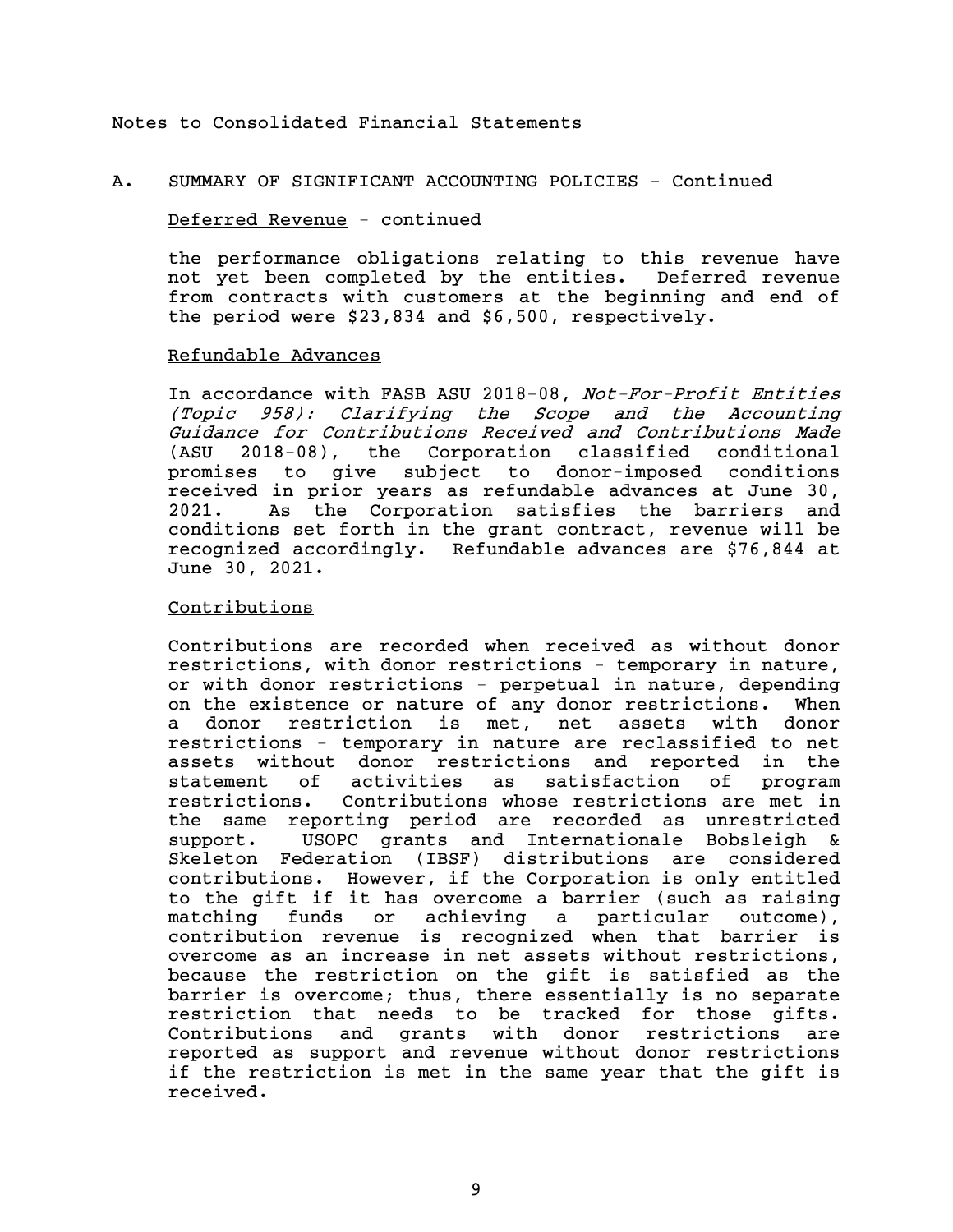## A. SUMMARY OF SIGNIFICANT ACCOUNTING POLICIES - Continued

#### Donated Services

The Corporation recognizes donated services that create or enhance non-financial assets or that require specialized skills and would typically need to be purchased if not provided by donation. For the years ended June 30, 2021 and 2020, donated services recorded were for consulting, legal, and CEO services and amounted to \$2,400 and \$135,350, respectively.

#### Revenue from Contracts with Customers

Member Dues - Revenue from contracts with members for annual dues is reported at the amount that reflects the consideration to which the Corporation expects to be entitled in exchange for providing membership to its members. Revenue is recognized as performance obligations are satisfied, which is ratably over the membership term.

Corporate Sponsorship - The Corporation recognizes revenue from contracts with both sponsors and suppliers of the Corporation. Performance obligations in such contracts are satisfied as services are rendered, and therefore, the Corporation will recognize revenue over time. The Corporation has concluded that the performance obligations within these contracts are substantially the same in each year and are satisfied ratably over the term of the agreement.

Therefore, sponsorship revenue from contracts with customers will be recognized on a straight-line basis over the term of the agreement.

Royalties - The Corporation receives royalties from sponsors. The revenue is variable based on the terms of the agreement and related sales. The revenue is recognized upon receipt of the royalty.

USOPC digital media - The Corporation also recognizes revenue from contracts with the USOPC. As previously mentioned, USOPC grants are considered contributions by the Corporation. The USOPC media agreement is considered revenue from contracts with customers. See Note K for more information regarding this revenue stream.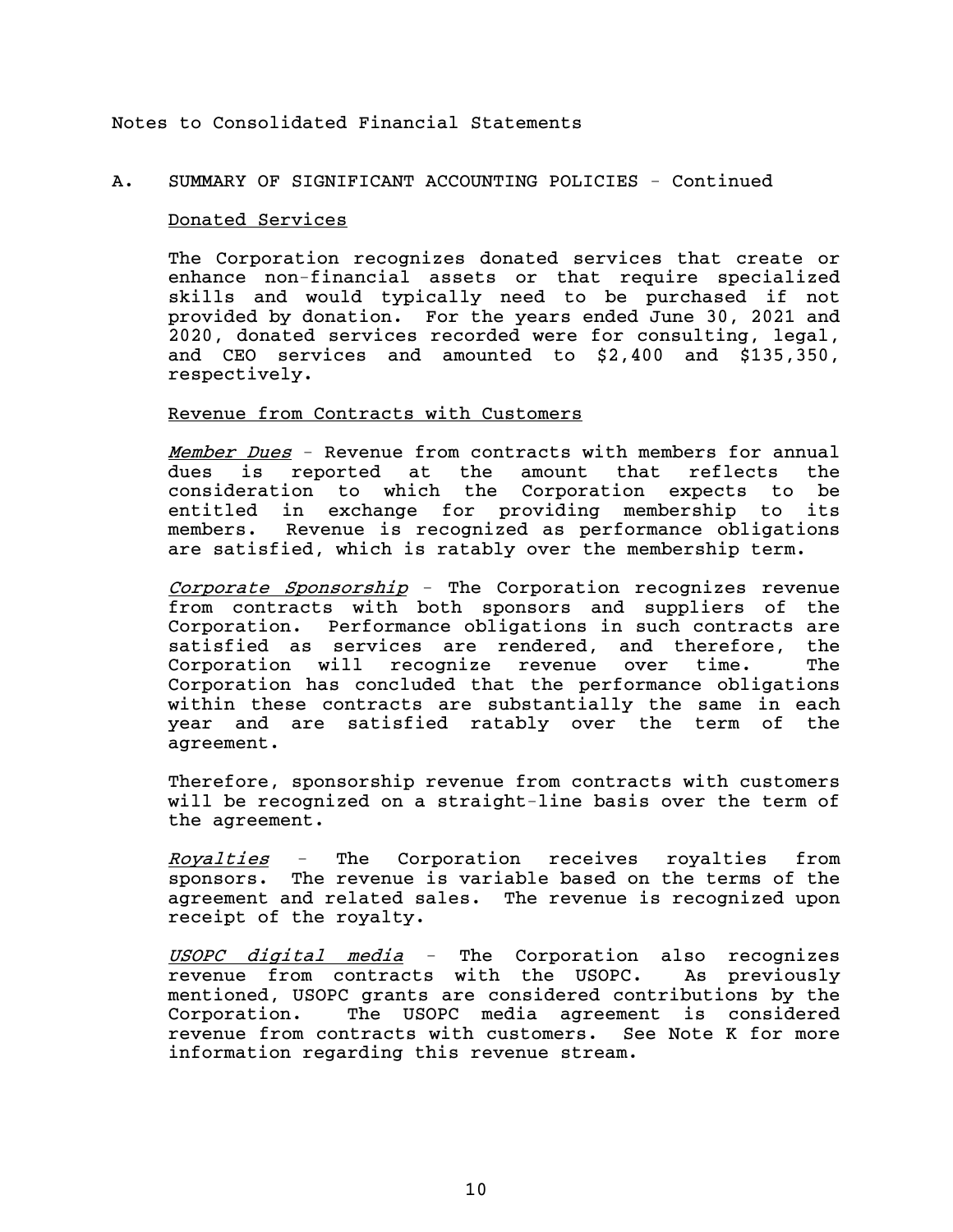## A. SUMMARY OF SIGNIFICANT ACCOUNTING POLICIES - Continued

#### Tax Exempt Status

The Corporation is generally exempt from the payment of federal income taxes under Section  $501(c)(3)$  of the Internal Revenue Code. The Corporation is, however, liable for income tax on unrelated trade or business income, which includes advertising income or any other business income that is not substantially related to its exempt purpose. The Foundation is a disregarded entity for tax purposes and as such, is included in the Corporation's tax return.

The Corporation's form 990, Return of Organization Exempt from Income Tax, is subject to examination by various taxing authorities, generally for three years after the date it was filed. Management of the Corporation believes that it does not have any uncertain tax positions that are material to the financial statements.

## Use of Estimates in Preparation of Financial Statements

The preparation of financial statements in conformity with accounting principles generally accepted in the United States of America requires management to make estimates and assumptions that affect the reported amounts of assets and liabilities, the disclosure of contingent liabilities, and the reported amounts of revenues and expenses. Actual results could differ from those estimates.

## Date of Management's Review

In preparing the financial statements, the Corporation has evaluated events and transactions for potential recognition or disclosure through November 17, 2021, the date that the financial statements were available to be issued.

## B. AVAILABLE RESOURCES AND LIQUIDITY

The Corporation has grant funding commitments to meet most expenses. The Corporation seeks sponsorships, donations, and other contributions to cover other general expenditures.

The Corporation regularly monitors liquidity necessary to meet its operating needs and other contractual commitments, while also striving to maximize the investment of its available funds. The Corporation has cash and cash equivalents as a current source of liquidity at its disposal.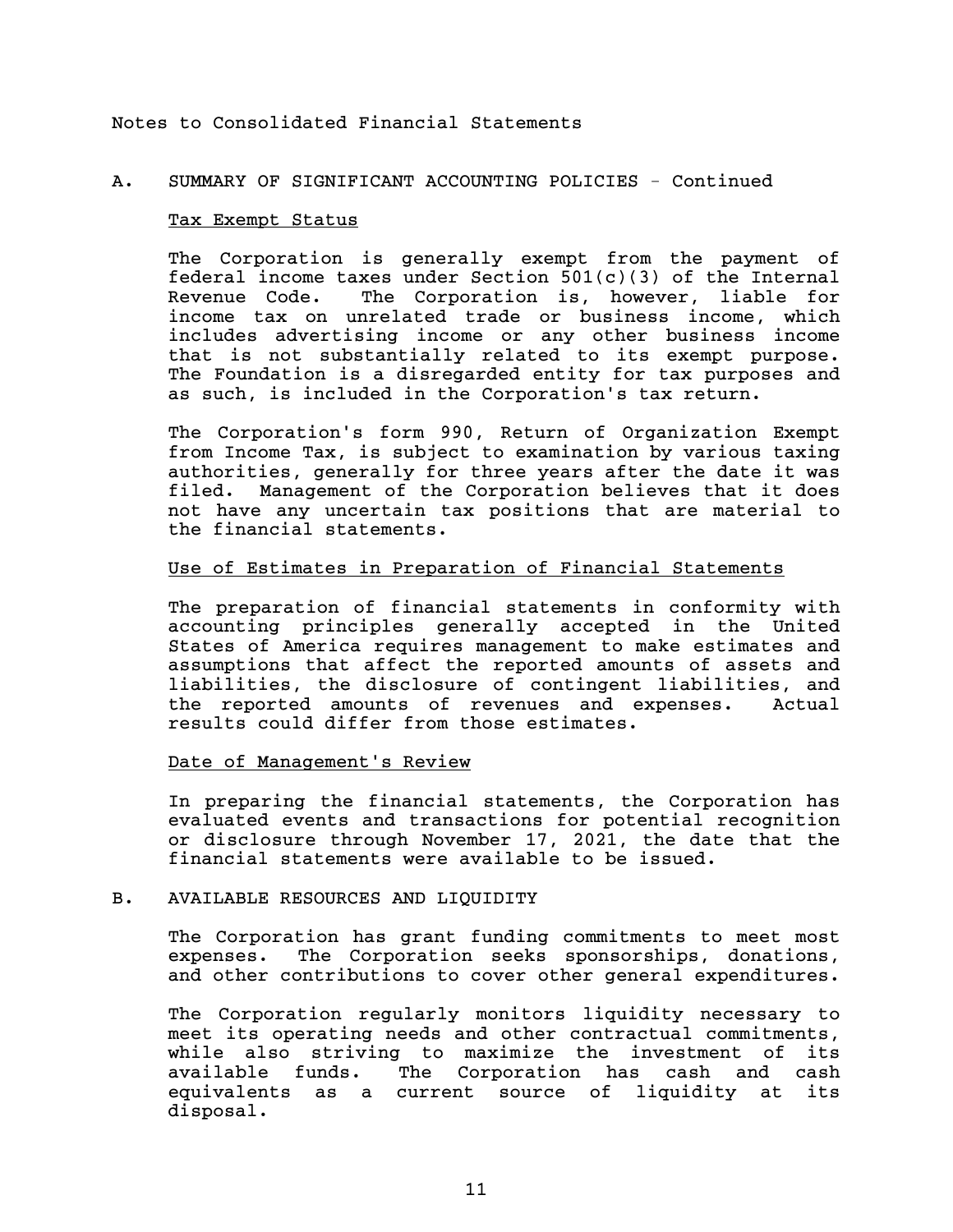## B. AVAILABLE RESOURCES AND LIQUIDITY - Continued

The Corporation's financial assets available within one year of the statement of financial position date for general expenditures are as follows:

|                                                                         | 2021      | 2020                                           |
|-------------------------------------------------------------------------|-----------|------------------------------------------------|
| Cash and cash equivalents<br>Accounts receivable, net<br>Due from USOPC | 2,756     | $$1,502,026 \t$ 1,126,901$<br>23,626<br>10,000 |
|                                                                         | 1,504,782 | 1,160,527                                      |
| Less assets with donor restrictions:<br>Donor restrictions - temporary  | 12,375    | 53,264                                         |
| Financial assets available within<br>one year                           |           | <u>1,492,407 \$ 1,107,263</u>                  |

As described in Note H to the financial statements, the Corporation has two lines of credit available to be used for general expenditures. As part of the Corporation's liquidity management, it has a policy to structure its financial assets to be available as its general expenditures, liabilities, and other obligations come due. The primary investment objectives of the Corporation are to preserve and protect the Corporation's assets and to provide liquidity for operations.

## C. FAIR VALUE MEASUREMENTS

The Corporation applies Generally Accepted Accounting Principles (GAAP) for fair value measurements of financial assets that are recognized or disclosed at fair value in the financial statements on a recurring basis. GAAP establishes a fair value hierarchy that prioritizes the inputs to valuation techniques used to measure fair value. The hierarchy gives the highest priority to unadjusted quoted prices in active markets for identical assets or liabilities (Level 1 measurements) and the lowest priority to measurements involving significant unobservable inputs (Level 3 measurements). The three levels of fair value hierarchy are as follows:

 Level 1 inputs are quoted prices (unadjusted) in active markets for identical assets or liabilities that the Corporation has the ability to access at the measurement date.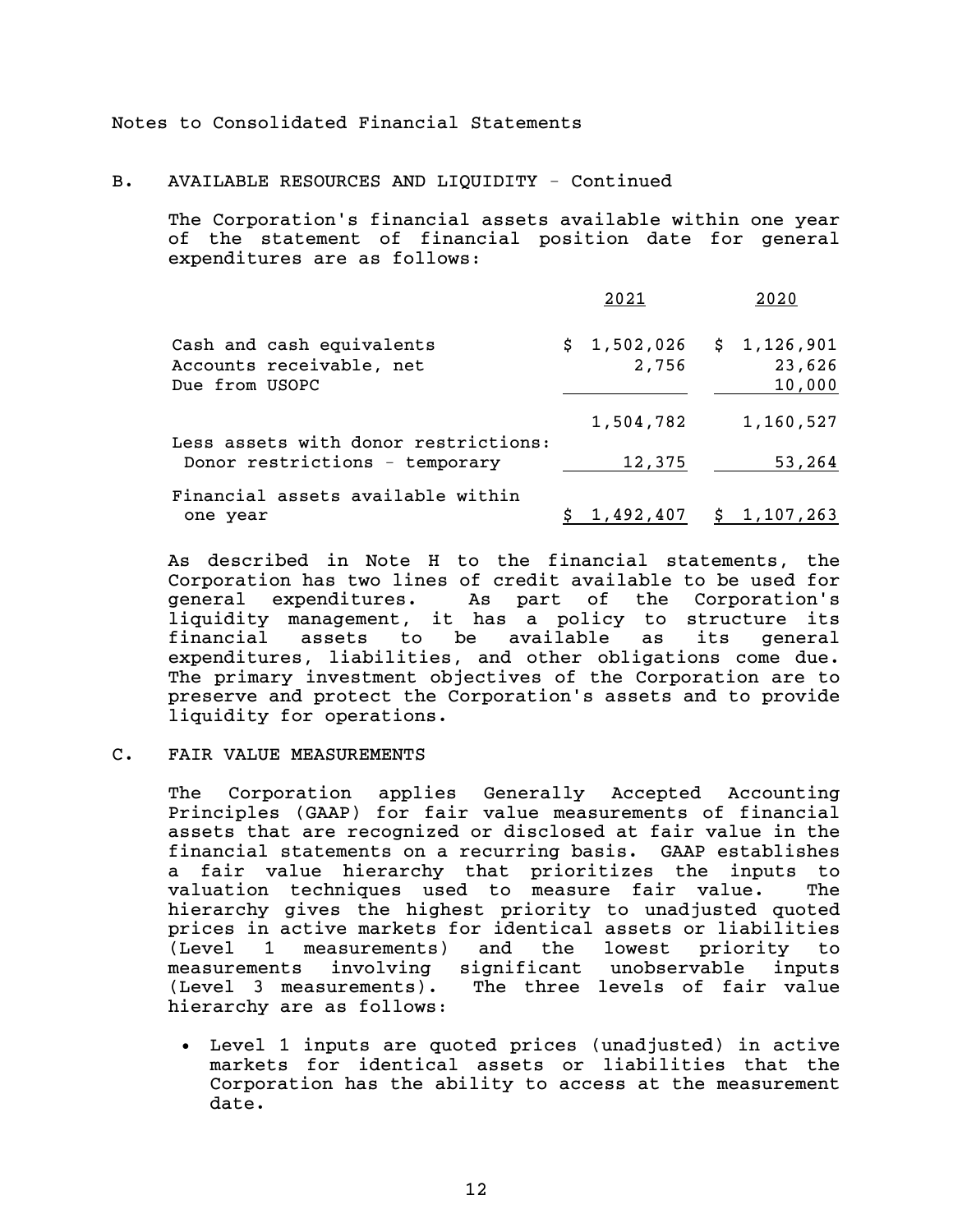C. FAIR VALUE MEASUREMENTS - Continued

- Level 2 inputs are inputs other than quoted prices included within Level 1 that are observable for the asset or liability, either directly or indirectly.
- Level 3 inputs are unobservable inputs for the asset or liability.

The level in the fair value hierarchy within which a fair measurement in its entirety falls is based on the lowest level input that is significant to the fair value measurement in its entirety.

The following tables present assets that are measured at fair value on a recurring basis at June 30, 2021 and 2020:

|                                                          |  | Level 1         | Level 2 | Level 3 | Total       |
|----------------------------------------------------------|--|-----------------|---------|---------|-------------|
| Beneficial interest<br>in trust<br>Adirondack Foundation |  | $$1,601,542$ \$ |         | s       | \$1,601,542 |
| pooled funds                                             |  |                 | 12,681  |         | 12,681      |
|                                                          |  | $$1,601,542$ \$ | 12,681  |         | \$1,614,223 |

Assets at Fair Value as of June 30, 2021

#### Assets at Fair Value as of June 30, 2020

|                                       | Level       | Level 2 | Level 3 | Total       |
|---------------------------------------|-------------|---------|---------|-------------|
| Beneficial interest<br>in trust       | \$1,306,269 |         |         | \$1,306,269 |
| Adirondack Foundation<br>pooled funds |             | 10,245  |         | 10,245      |
|                                       | 1,306,269   | 10,245  |         | 1,316,514   |

Some investments are exposed to various risks that may cause their reported fair values to fluctuate from period to period and could materially affect the recorded amounts of investments in the Corporation's financial statements.

Investments in equity securities fluctuate in value in response to many factors, such as the activities and financial condition of individual companies, general business and industry market conditions and the state or perceived direction of the economy. The values of debt securities fluctuate in response to changing interest rates, credit worthiness of issuers, and overall economic policies that impact market conditions. The values of certain investments, such as hedge funds, can fluctuate in response to direct market conditions and other factors that may or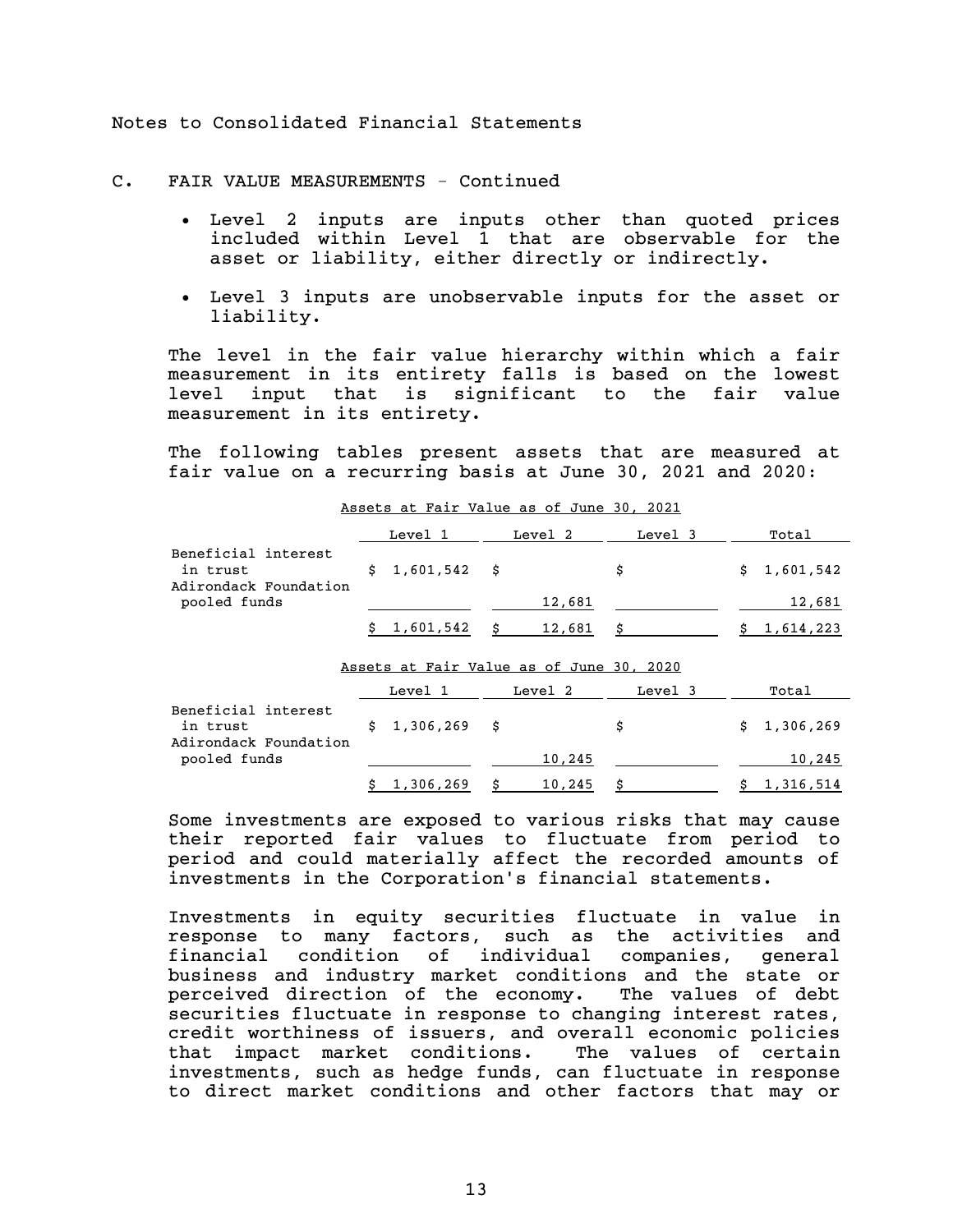## C. FAIR VALUE MEASUREMENTS - Continued

may not have a high correlation to overall market direction. Though the market values of investments are subject to fluctuation, management believes that the investment policy is prudent for the long-term welfare of the Corporation.

#### D. PROPERTY AND EQUIPMENT

Property and equipment are recorded at cost, if purchased, or at market value at the date received as a gift. Property and equipment consists of the following at June 30, 2021 and 2020:

|                               | 2021            | 2020          |
|-------------------------------|-----------------|---------------|
| Sleds                         | 3,484,455<br>S. | \$3,258,129   |
| Furniture and equipment       | 281,783         | 221,929       |
| Runners                       | 303,381         | 256,327       |
| Leasehold improvements        | 68,397          | 65,440        |
| Restricted assets             | 25,000          | 25,000        |
| Trailer                       | 6,207           | 6,207         |
| Less accumulated depreciation | (2, 457, 800)   | (2, 104, 609) |
| Property and equipment, net   | 1,711,423       | 1,728,423     |

Depreciation expense amounted to \$353,191 and \$347,721 for the years ended June 30, 2021 and 2020, respectively.

#### E. BENEFICIAL INTEREST IN TRUST

The United States Bobsled and Skeleton Corporation Trust (the Trust) was established by the Corporation to administer unrestricted funds distributed by the USOPC, from the profits of the 1984 Olympic Summer Games in Los Angeles, to the National Governing Body of these Olympic Sports.

In accordance with FASB ASC 958, Not-for-Profit Entities, the Corporation has recorded a beneficial interest in the net assets of the Trust. Changes in the net assets of the Trust are recorded in the accompanying statement of activities. As of June 30, 2021 and 2020, the Trust had total assets of \$1,601,542 and \$1,306,269, respectively. This amount is included in net assets with donor restrictions - perpetual in nature.

The Trust is exempt from federal income tax under Section 501(c)(3) of the Internal Revenue Code. It has also been determined not to be a private foundation.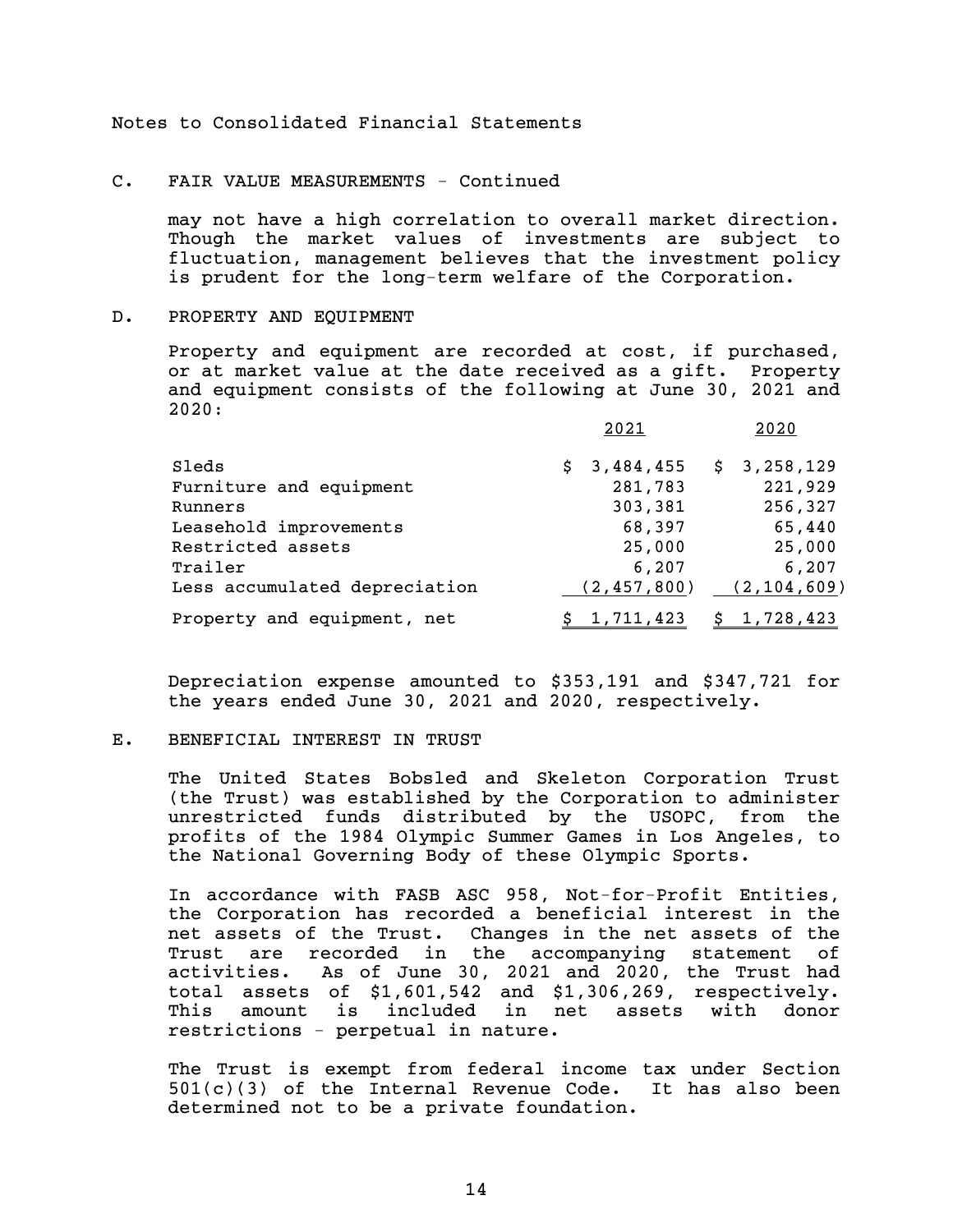E. BENEFICIAL INTEREST IN TRUST - Continued

At June 30, 2021 and 2020, the Trust's net assets consisted of the following:

|                            | 2021            | 2020                       |
|----------------------------|-----------------|----------------------------|
| Exchange-traded and closed |                 |                            |
| end funds                  | $$1,205,204$ \$ | 941,119                    |
| Mutual funds               | 383,999         | 353,214                    |
| Cash and cash equivalents  | 12,339          | 11,936                     |
|                            |                 | $$1,601,542 \t$ 1,306,269$ |

#### F. ENDOWMENT FUNDS

In accordance with generally accepted accounting principles, net assets associated with endowment funds are classified between net assets with donor restriction - perpetual and temporary in nature and reported based on the existence of donor-imposed restrictions.

#### Interpretation of Relevant Law

The Corporation's Board of Directors has interpreted the Colorado Uniform Prudent Management of Institutional Funds Act (UPMIFA) as requiring the preservation of the fair value of the original gift as of the date of the donor-restriction except for explicit donor-stipulations to the contrary. As a result of this interpretation, perpetually restricted assets include the original value of the gift and any required accumulations for inflation stipulated by the donor.

|                                        | With Donor Restrictions |    |                  |       |        |  |
|----------------------------------------|-------------------------|----|------------------|-------|--------|--|
|                                        | Temporary               |    | <u>Perpetual</u> | Total |        |  |
| Endowment net assets,<br>July 1, 2019  | \$                      | \$ | $10, 179$ \$     |       | 10,179 |  |
| Investment income<br>Expenditures      |                         |    |                  |       |        |  |
| Endowment net assets,<br>June 30, 2020 | \$                      | \$ | $10, 179$ \$     |       | 10,179 |  |
| Investment income<br>Expenditures      |                         |    |                  |       |        |  |
| Endowment net assets,<br>June 30, 2021 |                         |    | 10,179           |       | 10,179 |  |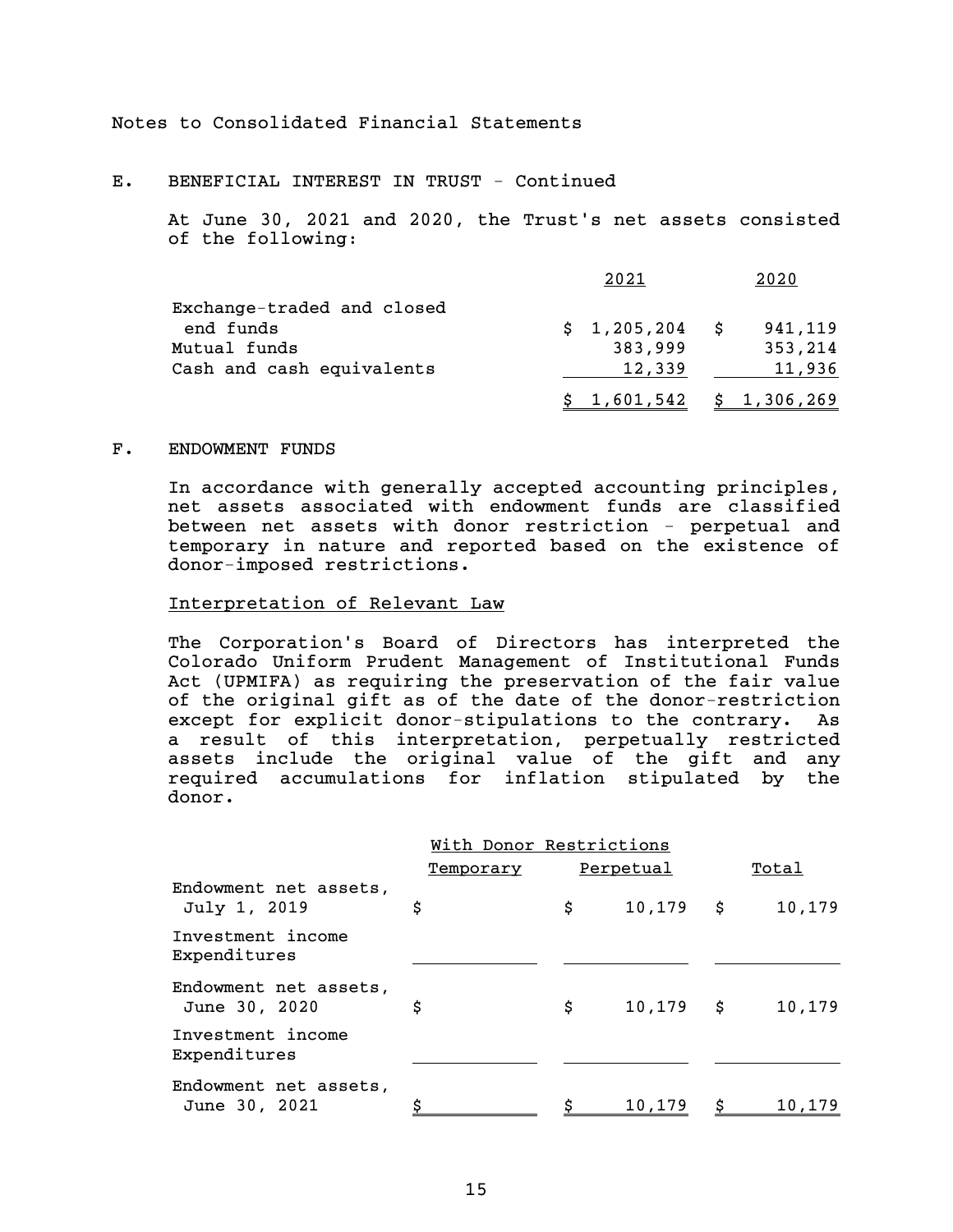## F. ENDOWMENT FUNDS - Continued

These funds are held and invested in a pooled fund at the Adirondack Foundation, an unrelated not-for-profit organization. Any deficits in the fund will be made up with general assets of the Corporation to maintain the donor contribution balance of the endowment fund.

## G. SHORT-TERM NOTES PAYABLE

During the years ended June 30, 2021 and 2020, the Corporation signed short-term notes payable to finance premiums for its insurance policies. The note payable signed in June 2021, requires 10 monthly payments of \$3,473, including interest at 8.50%. The note matures in July 2022, and is secured by the insurance policies. The note payable signed in May 2020, required 10 monthly payments of \$3,146, including interest at 10.02%. The note matured on April 7, 2021, and was secured by the insurance policies. At June 30, 2021 and 2020, the balance of the notes payable is \$43,308 and \$30,061, respectively.

## H. LINE OF CREDIT AGREEMENTS

The Corporation has a \$75,000 line of credit agreement and a \$50,000 line of credit agreement with two commercial banks.

The \$75,000 line of credit bears interest at a rate of .75% over Wall Street Journal prime. The \$50,000 line of credit bears interest at a rate of 6.75% over the bank's prime rate. At June 30, 2021 and 2020, there were no outstanding borrowings under either line of credit agreement.

## I. NET ASSETS WITH DONOR RESTRICTION - TEMPORARY IN NATURE

Net assets with donor restrictions - temporary in nature at June 30, 2021 and 2020, consist of the following:

|                                    |   | 2021   |   | 2020   |
|------------------------------------|---|--------|---|--------|
| Holcomb memorial fund for athletes | S | 7,325  | S | 7,325  |
| Parasport support                  |   | 4,550  |   | 4,550  |
| Medical support                    |   | 500    |   | 500    |
| USOPC grants                       |   |        |   | 32,370 |
| Athlete support                    |   |        |   | 8,519  |
|                                    |   | 12,375 |   | 53,264 |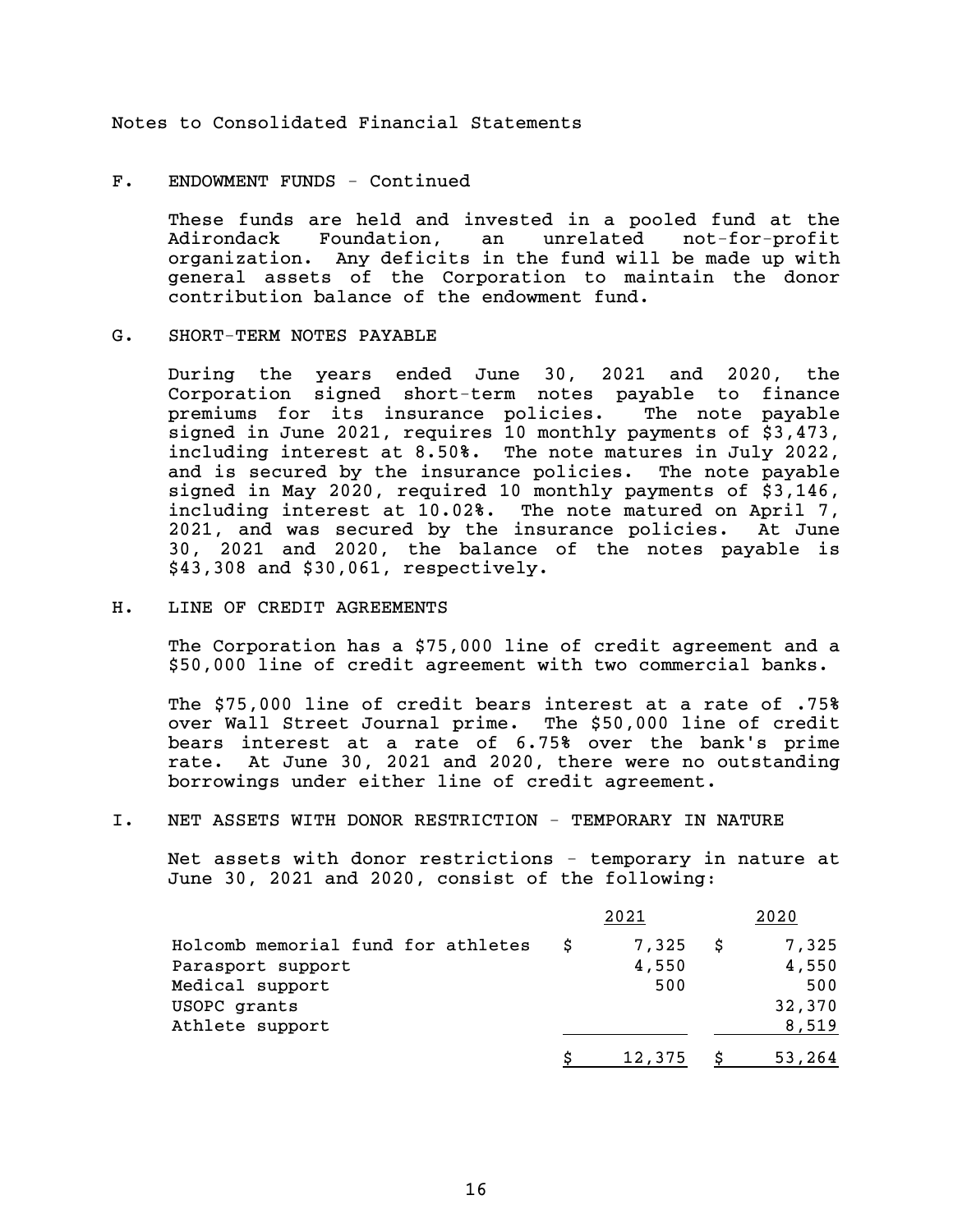I. NET ASSETS WITH DONOR RESTRICTION - TEMPORARY IN NATURE - Continued

Net assets are released from donor restriction by incurring expenses that satisfy the restricted purpose. During the years ended June 30, 2021 and 2020, net assets were released from restrictions as follows:

|                   | 2021                      | 2020               |
|-------------------|---------------------------|--------------------|
| USOPC grants      | $$2,064,226 \t$1,785,332$ |                    |
| Athlete support   | 8,519                     | 3,481              |
| Parasport support | 313                       | 450                |
|                   | 2,073,058                 | $5\quad 1,789,263$ |

#### J. LEASES

The Corporation currently occupies office space owned by the El Pomar Foundation. The Corporation does not pay rent for the office space, but it does reimburse El Pomar for its share of utilities and maintenance expenses at a rate of \$488 through December 31, 2021. During the year ended June 30, 2021, El Pomar waived 12 months of utilities and maintenance expenses which is included in in-kind revenue and expense. In-kind revenue and expense of \$12,685 and \$8,294 has been recorded for the years ended June 30, 2021 and 2020, respectively.

During the year ended June 30, 2016, the Corporation entered into an operating lease for garage storage space through December 31, 2022, for \$1,000 annually.

Additionally, the Corporation is on a month to month lease with the USOPC for \$200 a month for office space in Lake Placid. Future minimum payments for these leases are as follows:

| 2022 | \$1,000 |
|------|---------|
| 2023 | 500     |

Total rent expense amounted to \$6,991 and \$15,373 for the years ended June 30, 2021 and 2020, respectively.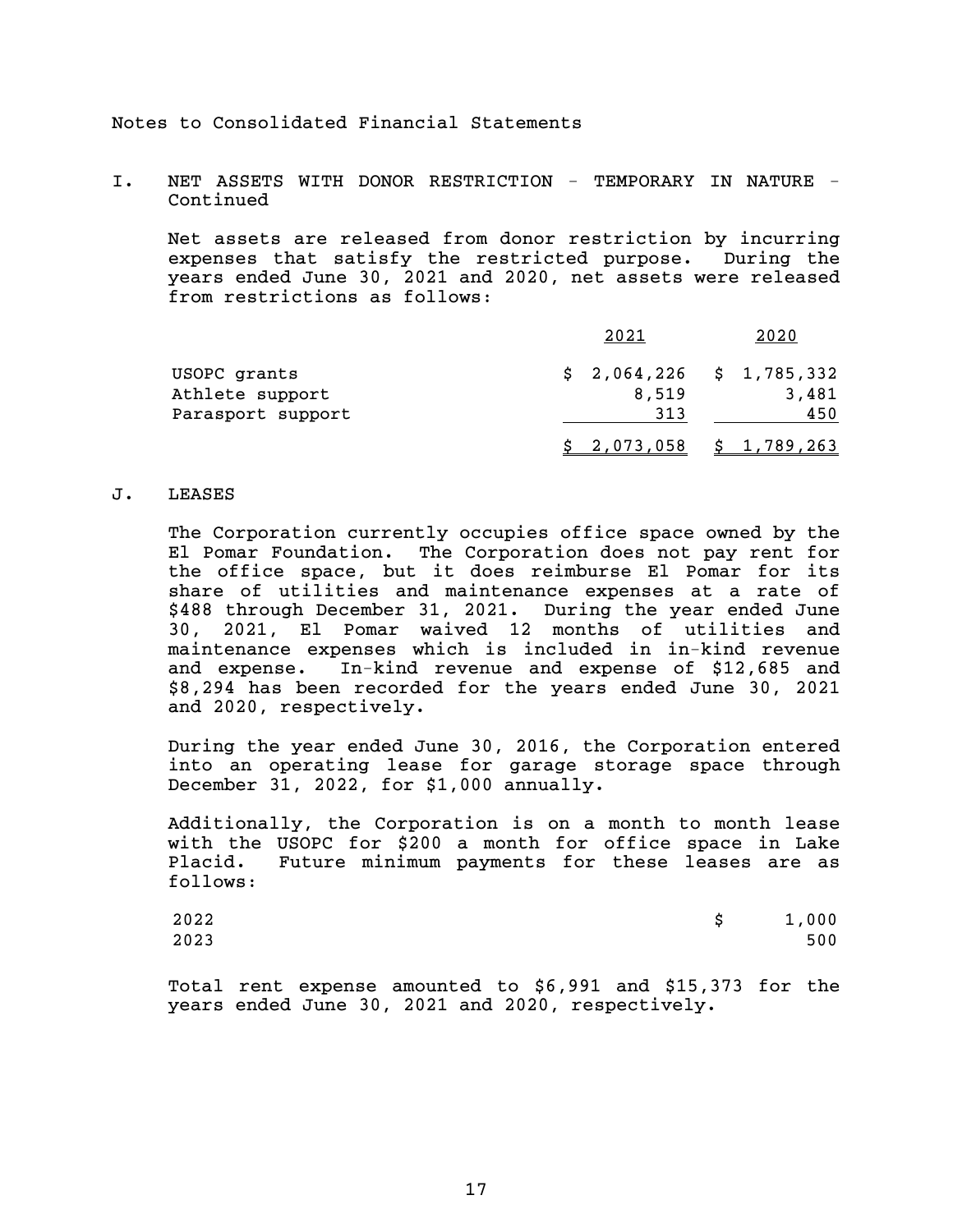#### K. RELATED PARTY TRANSACTIONS

IBSF, the international bobsled and skeleton organization, distributed \$29,021 and \$72,716 to the Corporation during the years ended June 30, 2021 and 2020, respectively. Of these amounts, \$27,014 and \$40,032, respectively, was for athlete incentives.

The USOPC provides grants to the Corporation for sports development, international competition, and team preparation. Grants provided during the years ended June 30, 2021 and 2020, consisted of the following project categories:

|                        | 2021        | 2020                       |
|------------------------|-------------|----------------------------|
| NGB Funding            | \$1,981,656 | \$1,704,447                |
| Athlete development    | 30,700      | 18,000                     |
| Administrative support | 19,500      | 20,000                     |
| COVID-19 grant         | 16,208      |                            |
| Value in-kind          |             | 61,531                     |
| Olympic hopeful        |             | 12,224                     |
|                        |             | $$2,048,064 \t $1,816,202$ |

In addition to the above grants, the Corporation received \$50,000 and \$62,500 from the USOPC for its media agreement for the years ended June 30, 2021 and 2020, respectively. The media agreement was effective through December 31, 2016. The funding is based on the total number of unique visitors to the digital platform. This funding has continued under the same terms upon the expiration of the agreement.

As discussed in Note J, the USOPC provides the Corporation with office facilities in Lake Placid for \$200 a month.

Rental expense for each of the years ended June 30, 2021 and 2020, amounted to \$2,400.

The Corporation is economically dependent on grants from the USOPC in order to sustain its operations at current levels.

## L. RETIREMENT PLAN

The Corporation has established a Simple IRA retirement program. Employees are eligible to participate after working for the Corporation for two years. During the years ended June 30, 2021 and 2020, the Corporation made matching contributions for eligible employees of \$14,478 and \$17,581, respectively.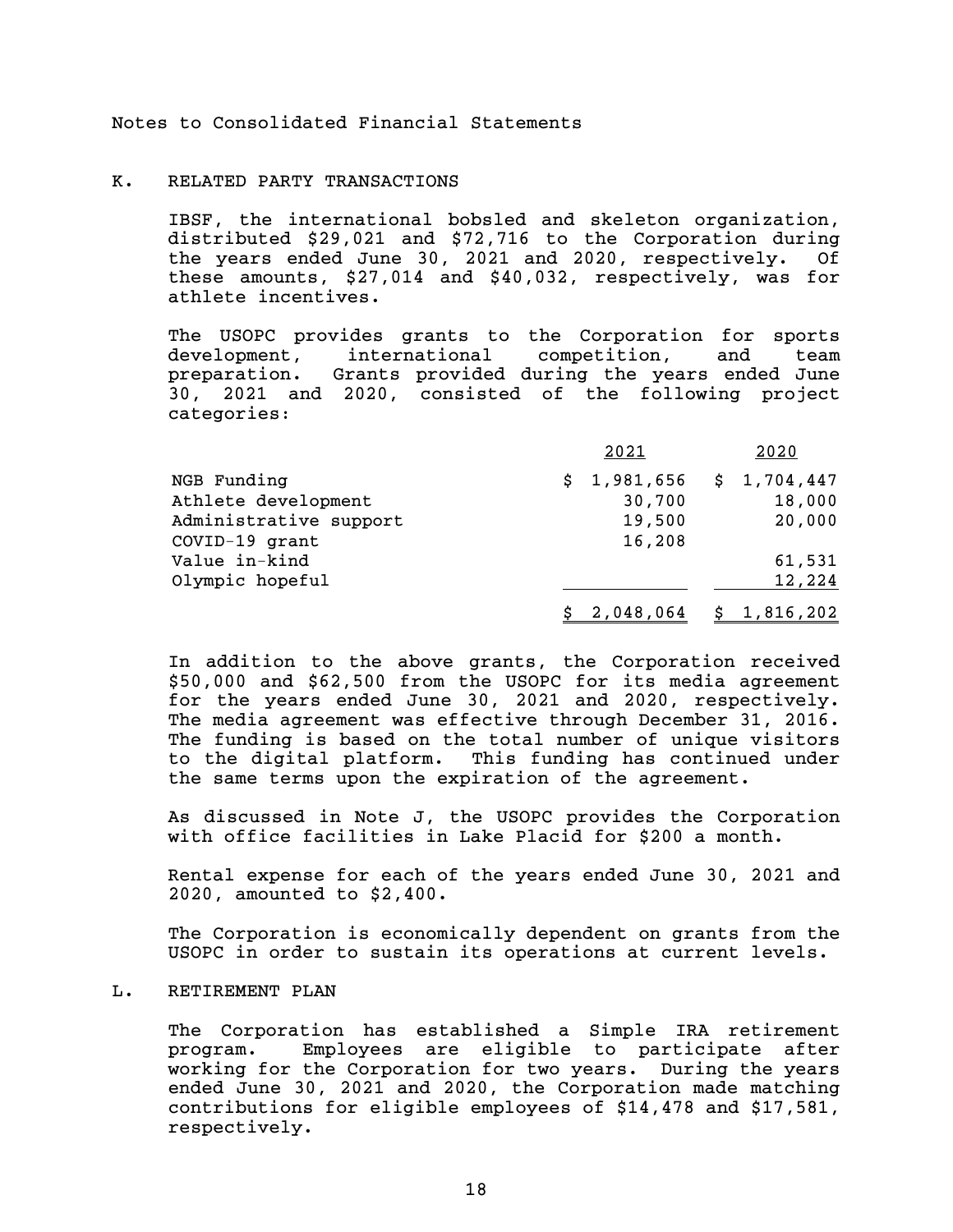#### M. COMMITMENT AND CONTINGENCIES

The Corporation has multi-year employment contracts with various employees. In the event these employees are terminated for cause (as defined in the contracts), the Corporation is not obligated to pay any severance compensation. In the event these employees are terminated without cause and without prior notice, then the Corporation is obligated to pay severance in the amount of three to 12 months salary in regular installments on the Corporation's normal payroll dates commencing on the date of termination.

In accordance with the Corporation's garage facility agreement, the Corporation has agreed to pay event sponsorship fees as follows:

| 2022 | \$22,360 |
|------|----------|
| 2023 | 11,410   |

## N. PAYCHECK PROTECTION PROGRAM GRANTS

On May 1, 2020, the Corporation was approved for a \$216,685 loan from Community Bank through the Small Business Administration Paycheck Protection Program (PPP). A portion or all of the loan may be forgiven by the Small Business Administration if certain payroll criteria are met and funds are used for payroll, rent, mortgage interest, or utilities. Any portion of the loan that is not forgiven has a maturity date of five years and an interest rate of 1.0%. Loan payments are deferred for 10 months.

The Corporation received full forgiveness of the loan and as a result, the proceeds from the loan have been included in the statement of activities as PPP grant income.

On January 30, 2021, the Corporation was approved for a second PPP loan in the amount of \$232,100 from Community Bank. Prior to year-end, the Corporation met the criteria and has submitted an application for loan forgiveness. Based on subsequent loan forgiveness the funding is reported as a refundable advance.

#### O. UNCERTAINTIES

An outbreak of a novel strain of coronavirus (the COVID-19 outbreak) has been recognized as a pandemic by the World Health Organization, and the COVID-19 outbreak has become increasingly widespread in the United States. The COVID-19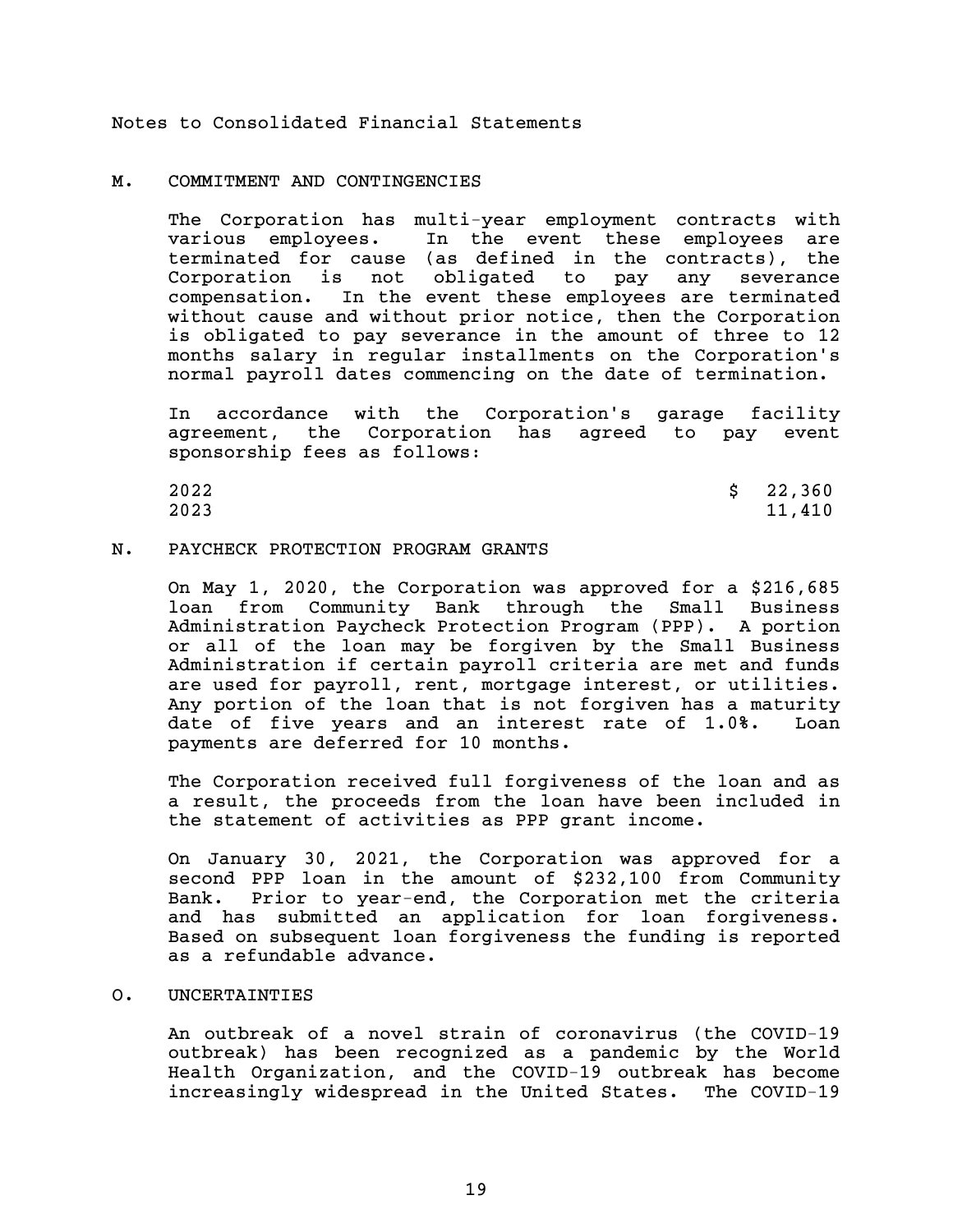## O. UNCERTAINTIES - Continued

outbreak has had a notable impact on general economic conditions, including but not limited to the uncertainty in global financial markets, temporary closures of many businesses, suspension or cancelation of events, "shelter in place" and other governmental regulations, and job losses. The extent to which the COVID-19 outbreak will affect the operations, collections, or financial results of the Corporation is uncertain.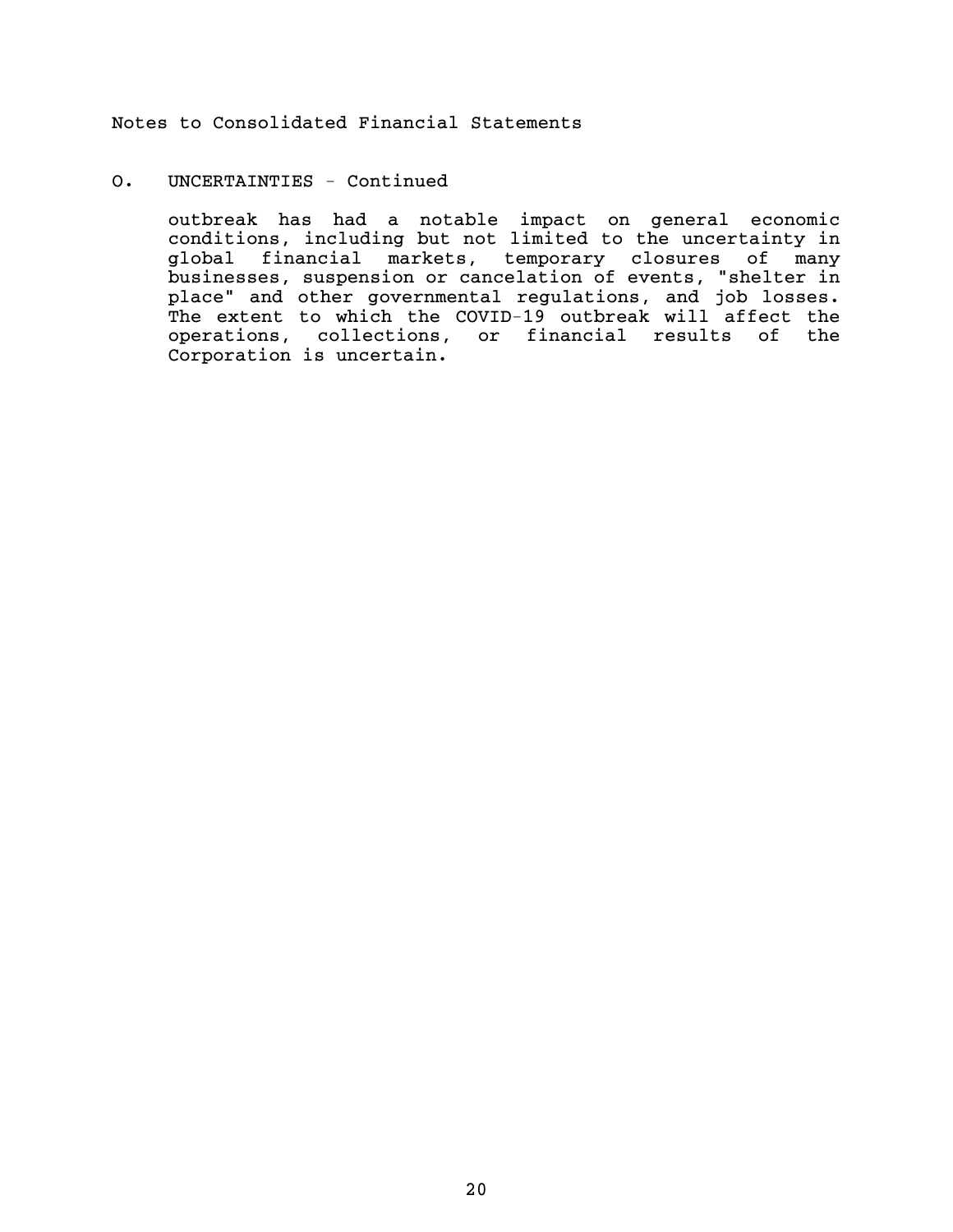#### USA BOBSLED/SKELETON, INC. Supplemental Consolidating Statement of Financial Position June 30, 2021 U.S. BOBSLED AND SKELETON FOUNDATION, LLC

## ASSETS

|                                                             | USABS           | USBS<br>Foundation | Eliminating<br>Entries | Total           |
|-------------------------------------------------------------|-----------------|--------------------|------------------------|-----------------|
| <b>CURRENT ASSETS:</b>                                      |                 |                    |                        |                 |
| Cash and cash equivalents                                   | 1,314,714<br>Ś. | Ŝ.<br>187,312      | \$                     | Ŝ.<br>1,502,026 |
| Accounts receivable, net                                    | 2,756           |                    |                        | 2,756           |
| Due from United States Olympic &                            |                 |                    |                        |                 |
| Paralympic Committee<br>Due from USA Bobsled/Skeleton, Inc. |                 | 5,915              | (5, 915)               |                 |
| Due from USBS Foundation                                    | 127,401         |                    | (127, 401)             |                 |
| Prepaid insurance                                           |                 |                    |                        |                 |
| Prepaid expenses                                            | 73,524          |                    |                        | 73,524          |
| Total current assets                                        | 1,518,395       | 193,227            | (133, 316)             | 1,578,306       |
| PROPERTY & EQUIPMENT:                                       |                 |                    |                        |                 |
| Property and equipment                                      | 4,169,223       |                    |                        | 4,169,223       |
| Less accumulated depreciation                               | (2, 457, 800)   |                    |                        | (2, 457, 800)   |
| Property & equipment, net                                   | 1,711,423       |                    |                        | 1,711,423       |
| LONG-TERM INVESTMENTS                                       | 12,681          |                    |                        | 12,681          |
| OTHER ASSETS:                                               |                 |                    |                        |                 |
| Note receivable USA Bobsled/Skeleton, Inc.                  |                 | 50,000             | (50,000)               |                 |
| Investment in USBS Foundation                               | 113,564         |                    | (113, 564)             |                 |
| Beneficial interest in Trust                                | 1,601,542       |                    |                        | 1,601,542       |
| Total other assets                                          | 1,715,106       | 50,000             | (163, 564)             | 1,601,542       |
| TOTAL ASSETS                                                | 4,957,605       | 243,227            | (296, 880)             | 4,903,952       |

#### LIABILITIES AND NET ASSETS

| CURRENT LIABILITIES:                        |            |            |            |               |
|---------------------------------------------|------------|------------|------------|---------------|
| Accounts payable and accrued liabilities \$ | 159,159 \$ | $2,262$ \$ |            | \$<br>161,421 |
| Due to USA Bobsled/Skeleton, Inc.           |            | 127,401    | (127, 401) |               |
| Due to USBS Foundation                      | 5,915      |            | (5, 915)   |               |
| Due to United States Olympic &              |            |            |            |               |
| Paralympic Committee                        | 125,420    |            |            | 125,420       |
| Refundable advances                         | 76,844     |            |            | 76,844        |
| Deferred revenue                            | 23,834     |            |            | 23,834        |
| Short term note payable                     | 43,308     |            |            | 43,308        |
| Note payable USBS Foundation                | 50,000     |            | (50,000)   |               |
| Total current liabilities                   | 484,480    | 129,663    | (183, 316) | 430,827       |
| LONG-TERM LIABILITIES                       |            |            |            |               |
| Note payable Community Bank                 | 232,100    |            |            | 232,100       |
| Total liabilities                           | 716,580    | 129,663    | (183, 316) | 662,927       |
| NET ASSETS:                                 |            |            |            |               |
| Without donor restrictions                  | 2,616,929  | 113,564    | (113, 564) | 2,616,929     |
| With donor restrictions                     | 1,624,096  |            |            | 1,624,096     |
| Total net assets                            | 4,241,025  | 113,564    | (113, 564) | 4,241,025     |
| TOTAL LIABILITIES AND NET ASSETS            | 4,957,605  | 243,227    | (296, 880) | \$4,903,952   |